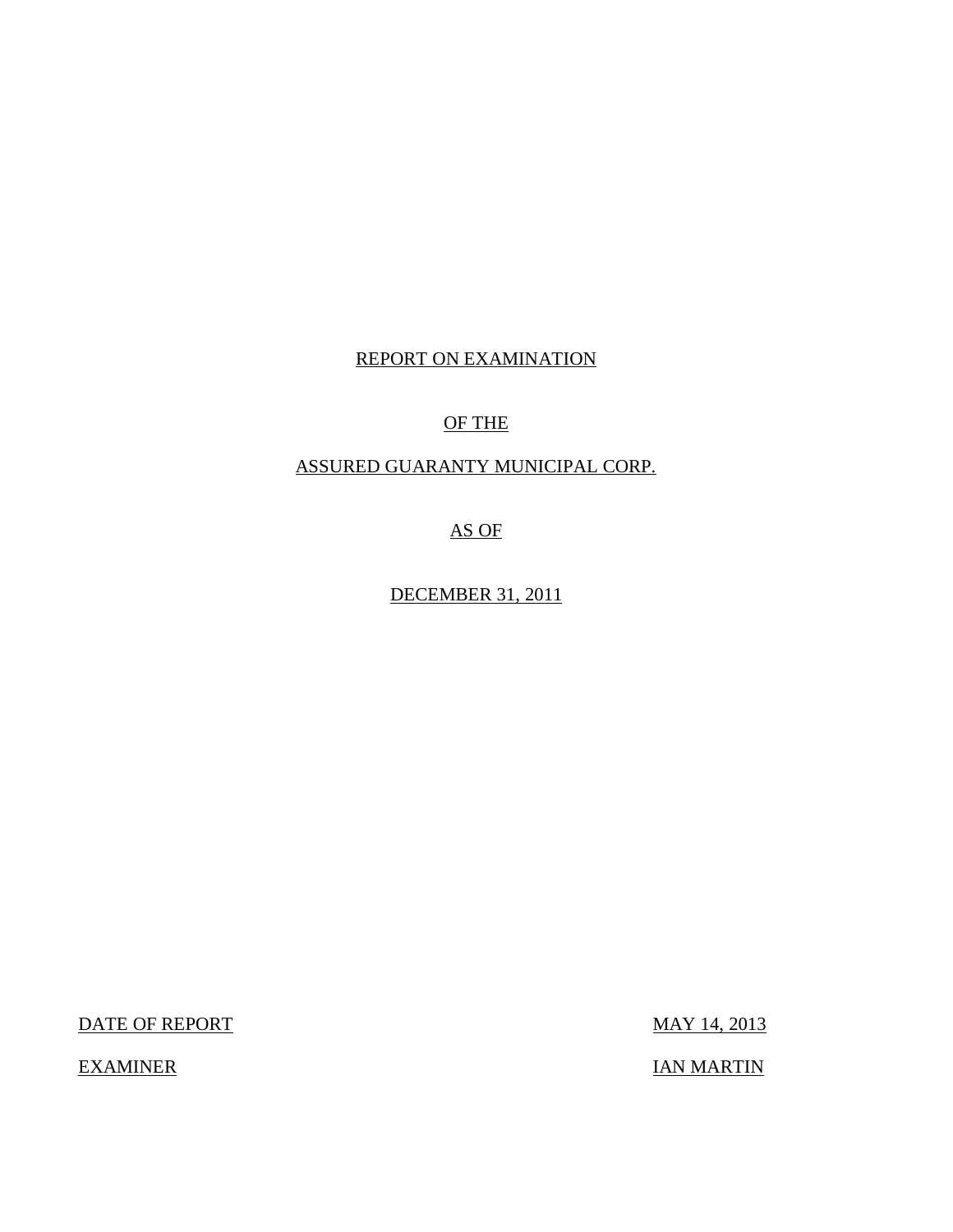## TABLE OF CONTENTS

### ITEM NO. PAGE NO.

| 1  | Scope of examination                                                                                                                                                                                         | $\overline{2}$                           |
|----|--------------------------------------------------------------------------------------------------------------------------------------------------------------------------------------------------------------|------------------------------------------|
| 2. | Description of Company                                                                                                                                                                                       | 3                                        |
|    | A. Management<br>B. Territory and plan of operation<br>C. Reinsurance<br>D. Holding company system<br>E. Significant operating ratios<br>F. Accounts and records<br>G. Risk management and internal controls | 4<br>$\tau$<br>8<br>12<br>18<br>18<br>18 |
| 3. | <b>Financial Statements</b>                                                                                                                                                                                  | 19                                       |
|    | A. Balance sheet<br>B. Statement of income<br>C. Capital and surplus                                                                                                                                         | 19<br>21<br>22                           |
| 4. | Losses and contingency reserves                                                                                                                                                                              | 23                                       |
| 5. | Subsequent events                                                                                                                                                                                            | 23                                       |
| 6. | Compliance with prior report on examination                                                                                                                                                                  | 25                                       |
| 7. | Summary of comments and recommendations                                                                                                                                                                      | 25                                       |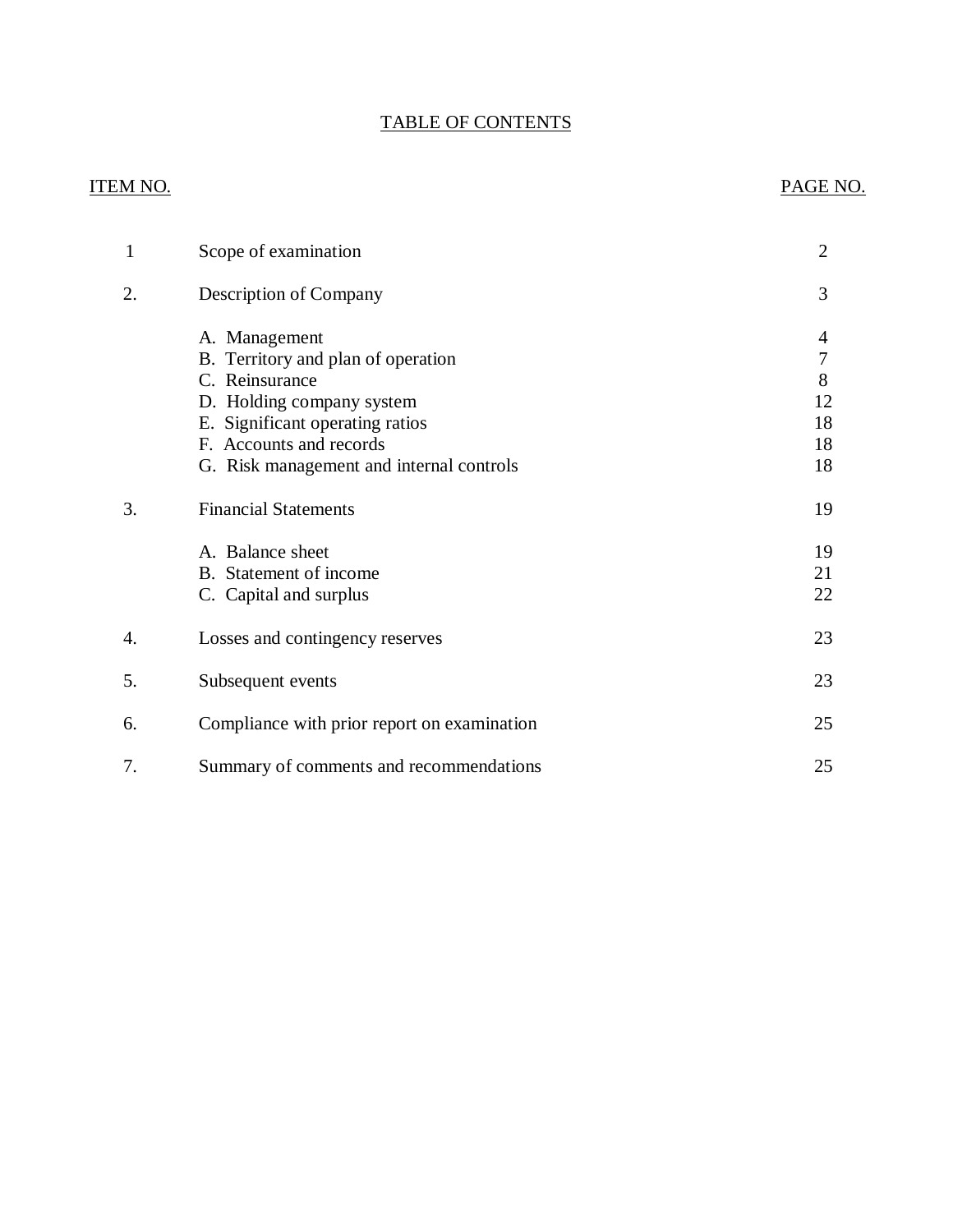

## NEW YORK STATE *DEPARTMENTof*  FINANCIAL SERVICES

Andrew M. Cuomo **Benjamin M. Lawsky** Governor Superintendent Superintendent Superintendent Superintendent Superintendent Superintendent Superintendent

May 14, 2013

Honorable Benjamin M. Lawsky Superintendent of Financial Services Albany, New York 12257

Sir:

Pursuant to the requirements of the New York Insurance Law, and in compliance with the instructions contained in Appointment Number 30849 dated May 8, 2012 attached hereto, I have made an examination into the condition and affairs of Assured Guaranty Municipal Corp. as of December 31, 2011, and submit the following report thereon.

Wherever the designation "the Company" appears herein without qualification, it should be understood to indicate Assured Guaranty Municipal Corp.

Wherever the term "Department" appears herein without qualification, it should be understood to mean the New York State Department of Financial Services.

The examination was conducted at the Company's home office located at 31 West  $52<sup>nd</sup>$  Street, New York, New York 10019.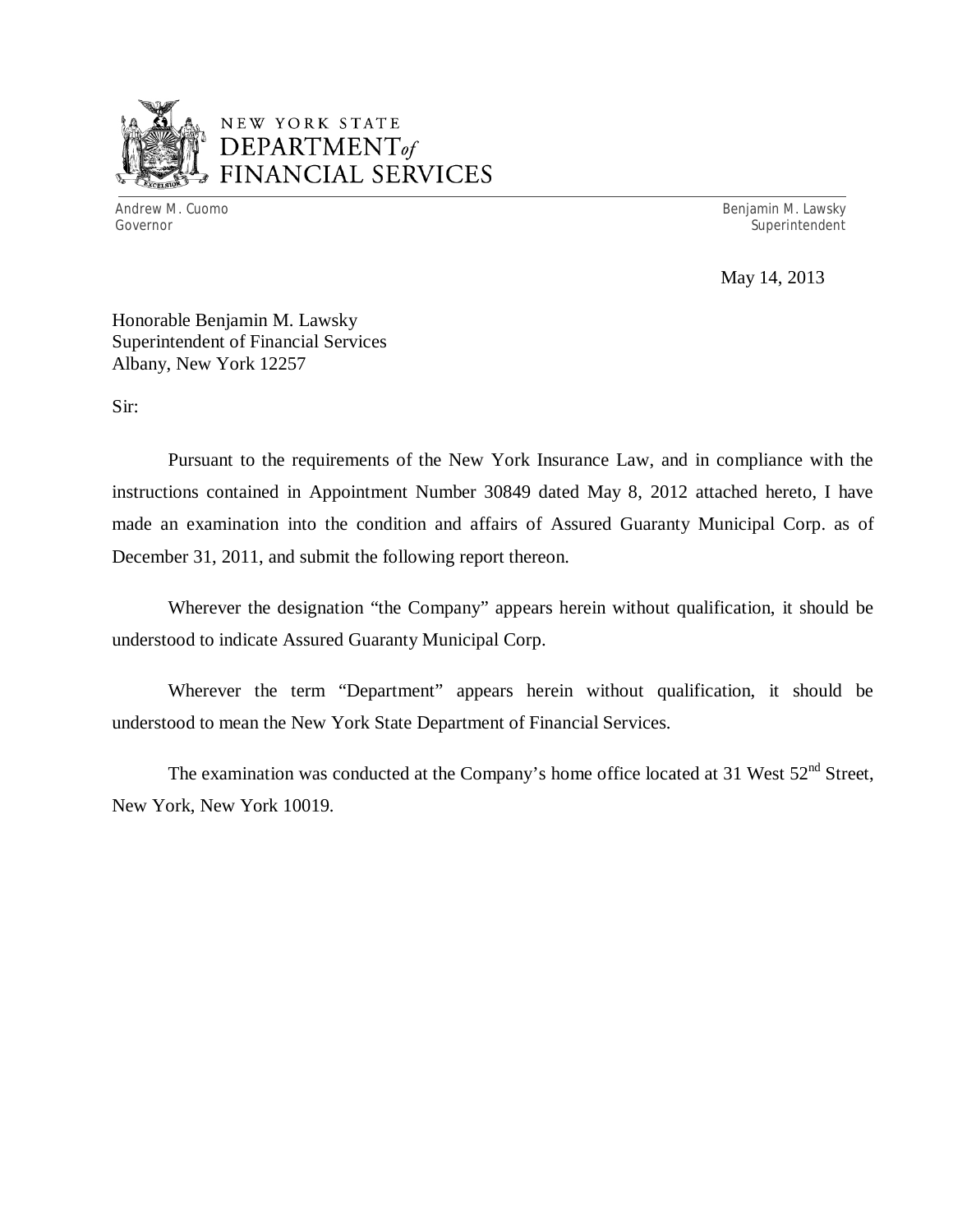#### 1. SCOPE OF EXAMINATION

<span id="page-3-0"></span>The Department has performed a coordinated group examination of the Company*,* a multistate insurer. The previous examination was conducted as of December 31, 2007. This examination covered the four-year period from January 1, 2008 through December 31, 2011. Transactions occurring subsequent to this period were reviewed where deemed appropriate by the examiner.

The examination was conducted in conjunction with the state of Maryland, which was the coordinating state of the Assured Guaranty Group. The examination was performed concurrently with the examinations of the following insurers: Assured Guaranty Corp. ("AGC"), Assured Guaranty Municipal Insurance Company ("AGMIC"), Assured Guaranty Mortgage Insurance Company ("AG Mortgage") and Municipal and Infrastructure Assurance Corporation (now known as Municipal Assurance Corp. ("MAC")).

This examination was conducted in accordance with the National Association of Insurance Commissioners ("NAIC") Financial Condition Examiners Handbook ("Handbook"), which requires that we plan and perform the examination to evaluate the financial condition and identify prospective risks of the Company by obtaining information about the Company including corporate governance, identifying and assessing inherent risks within the Company and evaluating system controls and procedures used to mitigate those risks. This examination also includes assessing the principles used and significant estimates made by management, as well as evaluating the overall financial statement presentation, management's compliance with Statutory Accounting Principles and annual statement instructions when applicable to domestic state regulations.

All financially significant accounts and activities of the Company were considered in accordance with the risk-focused examination process. This examination also included a review and evaluation of the Company's own control environment assessment and an evaluation based upon the Company's Sarbanes Oxley documentation and testing. The examiners also relied upon audit work performed by the Company's independent public accountants when appropriate.

This examination report includes a summary of significant findings for the following items as called for in the Handbook:

> Significant subsequent events Company history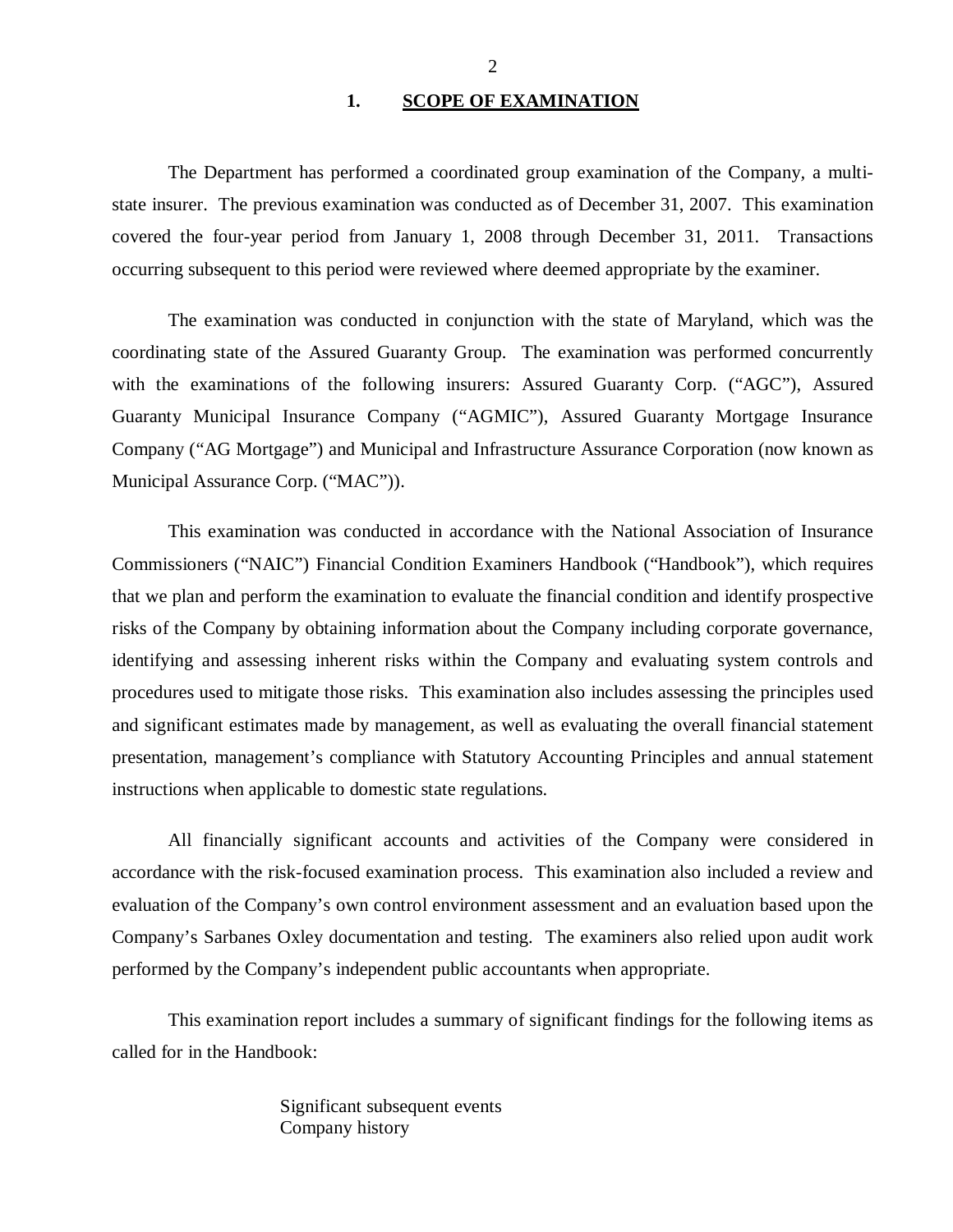<span id="page-4-0"></span>Corporate records Management and control Fidelity bonds and other insurance Pensions, stock ownership and insurance plans Territory and plan of operation Growth of Company Loss experience Reinsurance Accounts and records Statutory deposits Financial statements Summary of recommendations

A review was also made to ascertain what action was taken by the Company with regard to comments and recommendations contained in the prior report on examination.

This report on examination is confined to financial statements and comments on those matters that involve departures from laws, regulations or rules, or that are deemed to require explanation or description.

#### **2. DESCRIPTION OF COMPANY**

The Company, formerly known as Financial Security Assurance, Inc., was incorporated under the laws of New York on March 16, 1984 and commenced operations on September 23, 1985. The Company was initially organized as a property and casualty insurance company. On August 2, 1989, the Company restated its Charter and amended its license to become a financial guaranty insurance corporation pursuant to the provisions of Article 69 of the New York Insurance Law.

Assured Guaranty Ltd. ("AGL"), a Bermuda-based holding company which is the ultimate holding company of Assured Guaranty Group, through a wholly-owned subsidiary, Assured Guaranty U.S. Holdings Inc., acquired Assured Guaranty Municipal Holdings Inc. ("AGMH"), formally known as Financial Security Assurance Holdings Ltd., and most of its subsidiaries, including the Company, from Dexia Holdings, Inc. AGMH owns 100% of the Company.

At December 31, 2011, Capital paid in was \$15,000,000 consisting of 330 shares of \$[45,454.55](https://45,454.55) par value per share common stock.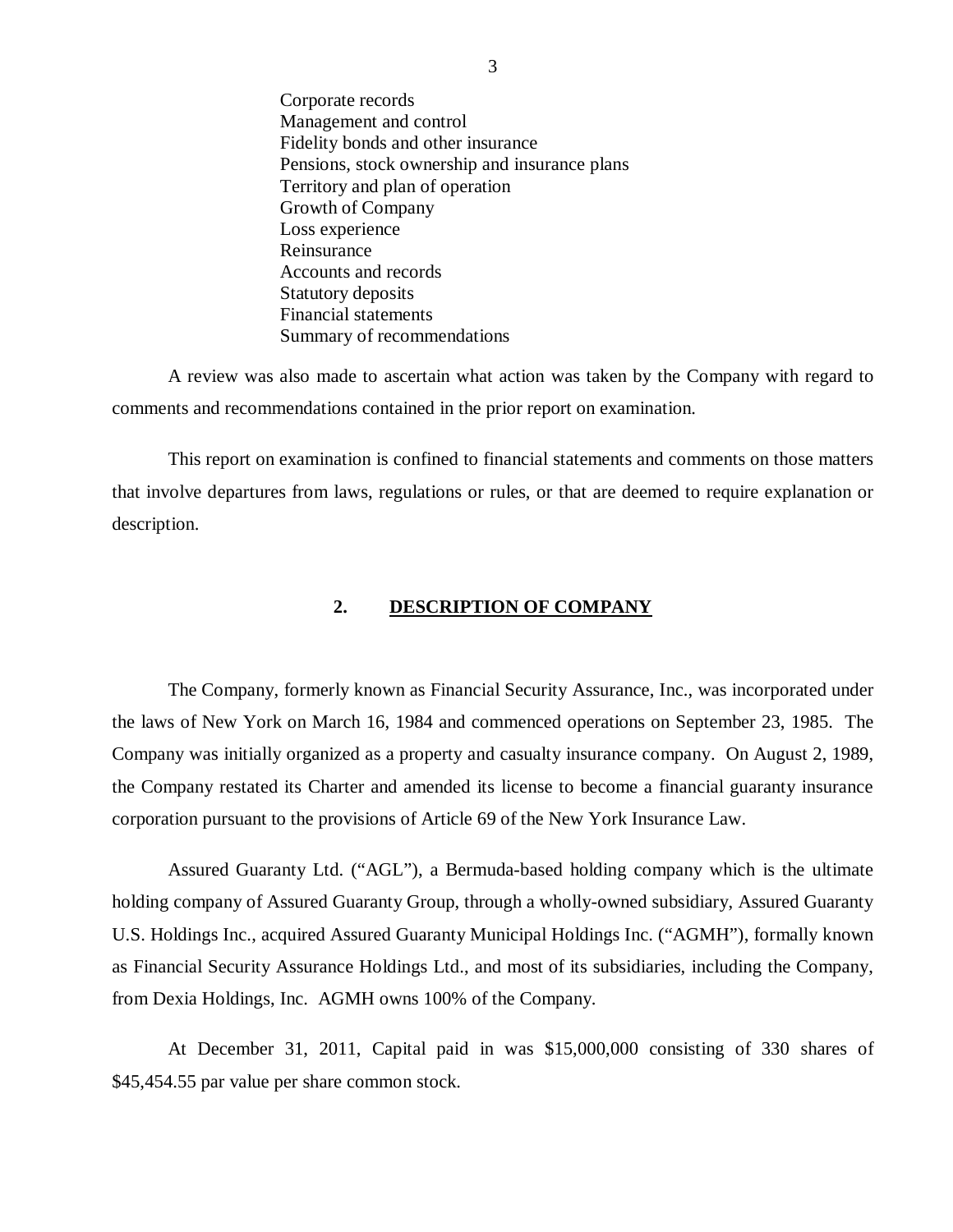Gross paid in and contributed surplus was \$776,884,430 and represented an increase by \$421,065,955 during the examination period, as follows:

| Year              | Description                                                 | Amount        |
|-------------------|-------------------------------------------------------------|---------------|
| December 31, 2007 | Beginning gross paid in and contributed surplus             | \$355,818,475 |
| 2008              | Surplus adjustments paid in                                 | 426,206,228   |
| 2008              | Surplus adjustments transferred to capital (stock dividend) | (615, 687)    |
| 2009              | Surplus adjustments paid out                                | (4,524,583)   |
|                   | <b>Total Surplus Contributions (Distribution)</b>           | 421,065,958   |
| December 31, 2011 | Ending gross paid in and contributed surplus                | \$776,884,433 |

#### A. Management

Pursuant to the Company's Charter and By-laws, management of the Company is vested in a board of directors consisting of not less than thirteen nor more than twenty-one members. The number of directors was revised effective January 9, 2013 to not less than seven nor more than thirteen. The number of directors required to be residents of New York State was revised effective January 9, 2013 from two to one. The revised Charter and By-laws reflecting the changes were filed with the Department.

The board met at least four times during each calendar year. At December 31, 2011, the board of directors was comprised of the following thirteen members:

| Name and Residence                              | <b>Principal Business Affiliation</b>                                                                                                                                                                             |
|-------------------------------------------------|-------------------------------------------------------------------------------------------------------------------------------------------------------------------------------------------------------------------|
| Howard Wayne Albert<br>Short Hills, NJ          | Chief Risk Officer,<br><b>Assured Guaranty Mortgage Insurance Company</b><br>Assured Guaranty Corp.<br>Assured Guaranty Municipal Corp.<br>Assured Guaranty Municipal Insurance Company.                          |
| Robert Adam Bailenson<br>Cold Spring Harbor, NY | Chief Financial Officer,<br><b>Assured Guaranty Mortgage Insurance Company</b><br><b>Assured Guaranty Corp.</b><br><b>Assured Guaranty Municipal Corp.</b><br><b>Assured Guaranty Municipal Insurance Company</b> |
| <b>Richard James Bauerfeld</b><br>Wilton, CT    | <b>Chief Surveillance Officer, Structured Finance</b><br><b>Assured Guaranty Mortgage Insurance Company</b><br>Assured Guaranty Municipal Corp.                                                                   |
| <b>Russell Brown Brewer II</b><br>Darien, CT    | Chief Surveillance Officer,<br><b>Assured Guaranty Mortgage Insurance Company</b><br>Assured Guaranty Corp.<br>Assured Guaranty Municipal Corp.<br><b>Assured Guaranty Municipal Insurance Company</b>            |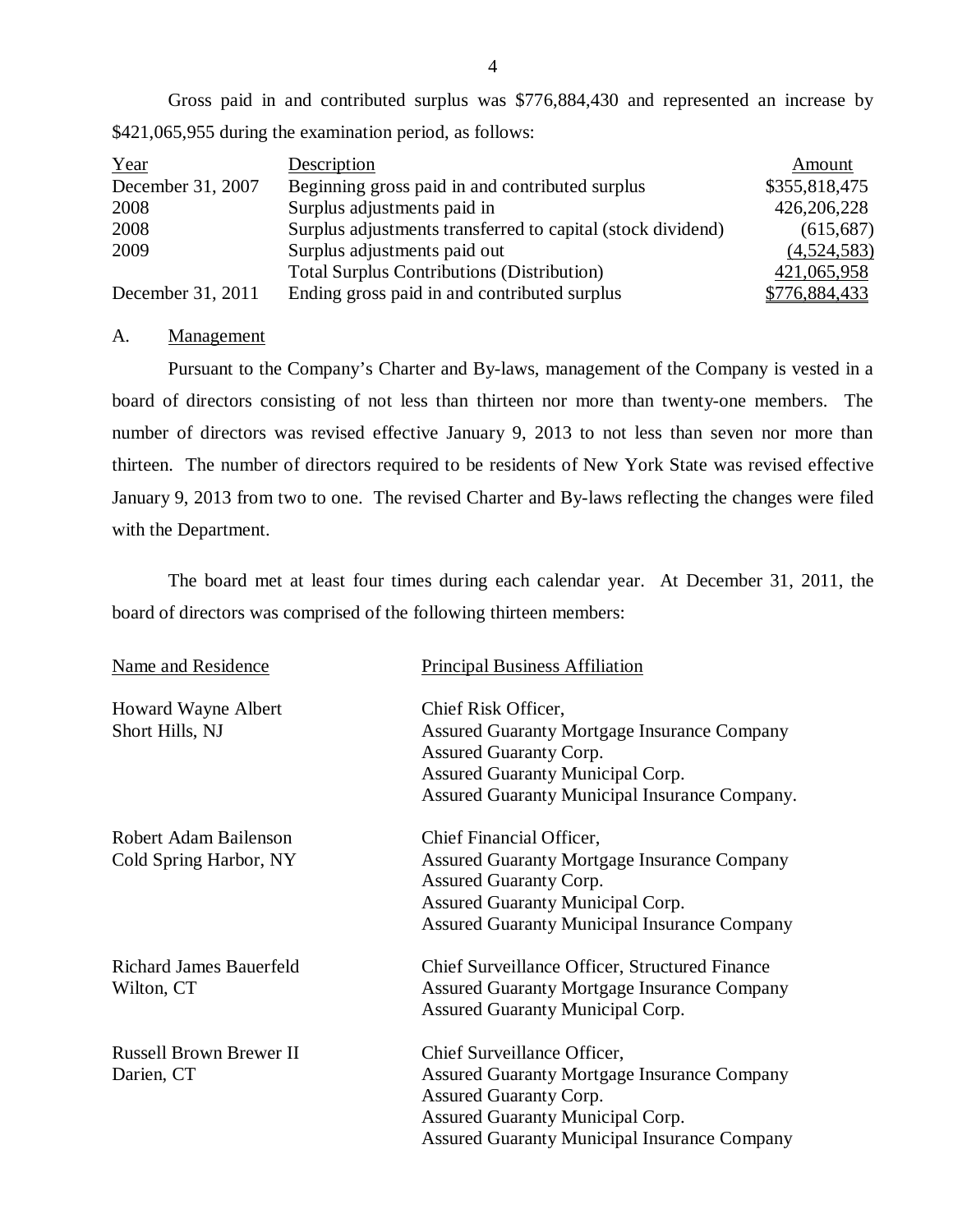Gon Ling Chow New York, NY

Stephen Donnarumma Brooklyn, NY

Dominic John Frederico Palm Beach Gardens, FL

Philip Richard Kastellec New York, NY

James Michael Michener Smith's, Bermuda, FL-05

Robert Bruce Mills New Hope, PA

Donald Hal Paston Livingston, NJ

Deputy General Counsel, Corporate and Assistant Secretary, Assured Guaranty Mortgage Insurance Company Assured Guaranty Corp.

Deputy General Counsel, Corporate and Managing Director, Assured Guaranty Municipal Corp.

Chief Credit Officer, Assured Guaranty Mortgage Insurance Company Assured Guaranty Corp. Assured Guaranty Municipal Corp. Assured Guaranty Municipal Insurance Company

Chairman, President and Chief Executive Officer, Assured Guaranty Mortgage Insurance Company Assured Guaranty Corp. Assured Guaranty Municipal Corp. Assured Guaranty Municipal Insurance Company

Deputy General Counsel, Regulatory, Assured Guaranty Mortgage Insurance Company

Deputy General Counsel, Regulatory and Assistant Secretary, Assured Guaranty Municipal Corp.

General Counsel and Secretary Assured Guaranty Mortgage Insurance Company Assured Guaranty Corp. Assured Guaranty Municipal Corp. Assured Guaranty Municipal Insurance Company

Chief Operating Officer, Assured Guaranty Mortgage Insurance Company Assured Guaranty Corp. Assured Guaranty Municipal Corp. Assured Guaranty Municipal Insurance Company

Treasurer, Assured Guaranty Mortgage Insurance Company Assured Guaranty Corp. Assured Guaranty Municipal Corp. Assured Guaranty Municipal Insurance Company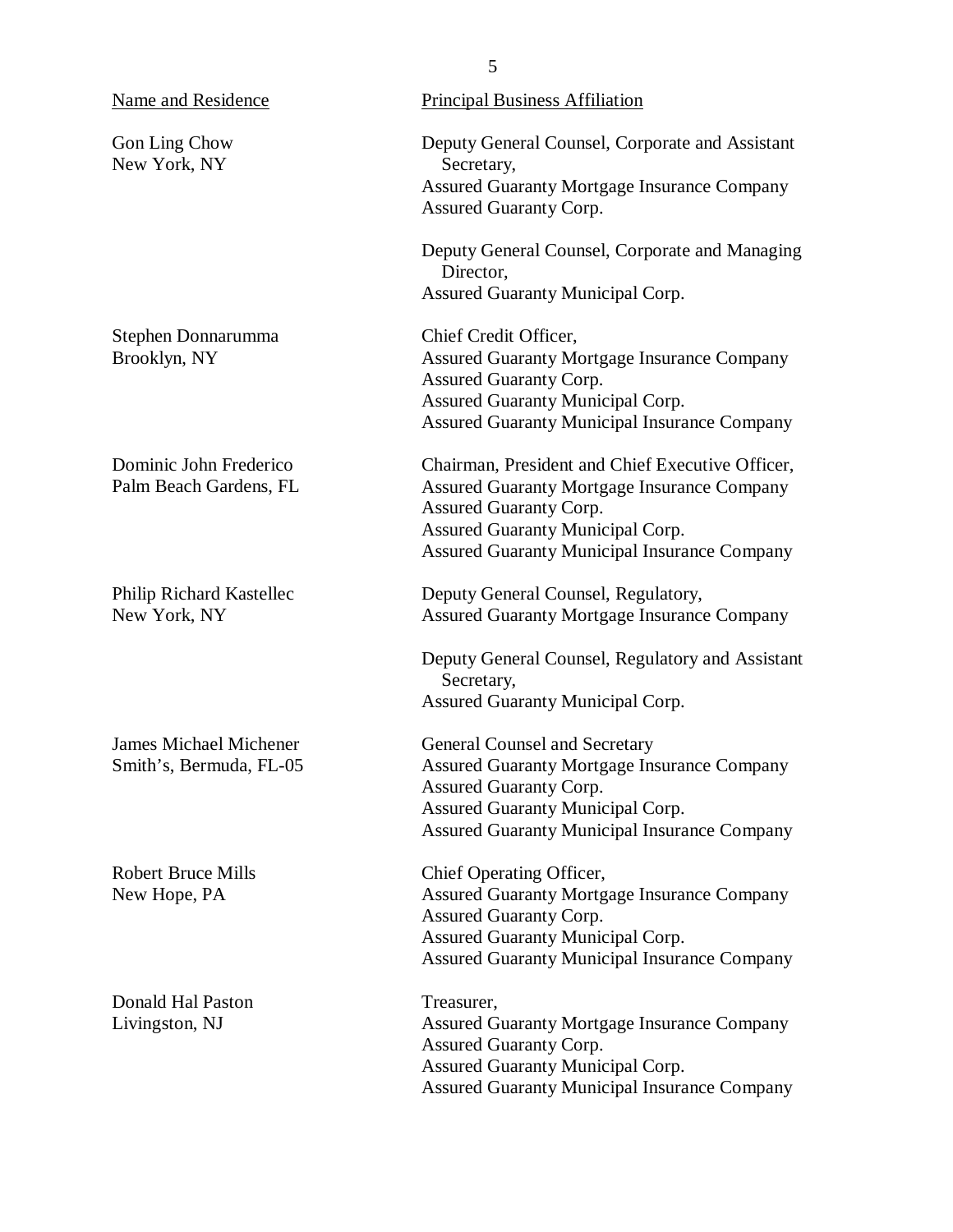| Name and Residence                          | <b>Principal Business Affiliation</b>                                                                                               |
|---------------------------------------------|-------------------------------------------------------------------------------------------------------------------------------------|
| Andrew Hoyt Pickering<br>New York, NY       | Senior Managing Director, Risk Management,<br><b>Assured Guaranty Municipal Corp.</b>                                               |
| <b>Bruce Elliot Stern</b><br>Bronxville, NY | <b>Executive Officer, Government and Corporate</b><br>Affairs,<br><b>Assured Guaranty Corp.</b><br>Assured Guaranty Municipal Corp. |

A review of the minutes of the board of directors' meetings held during the examination period indicated that the meetings were generally well attended and each board member had an acceptable record of attendance.

Article II of the Company's By-laws calls for the annual meeting of the corporation's shareholders to be held on the first Tuesday in the month of April for the purpose of electing Directors and for the transaction of such other business as may come before the meeting. A review of the Company records revealed that for the year 2009, the Company held three shareholders' meetings. However, none of those meetings was held on the first Tuesday in the month of April as stipulated in the Company's by-laws. The shareholders' meetings were held in July, October and December. For the years 2010 and 2011, no record of minutes was noted among the records provided to us by the Company indicating that the Company held its annual shareholders' meeting as stipulated in its by-laws or of the holding of any other shareholders' meetings for both years.

It is recommended that the Company hold Annual shareholders' meetings in accordance with schedule specified in its By-laws and maintain minutes for those meetings.

As of December 31, 2011, the principal officers of the Company were as follows:

| Name                           | Title                                                 |
|--------------------------------|-------------------------------------------------------|
| Dominic John Frederico         | Chairman, President and Chief Executive Officer       |
| <b>James Michael Michener</b>  | Secretary and General Counsel                         |
| Donald Hal Paston              | Treasurer                                             |
| Howard Wayne Albert            | <b>Chief Risk Officer</b>                             |
| Robert Adam Bailenson          | <b>Chief Financial Officer</b>                        |
| Laura Ann Bieling              | Controller                                            |
| <b>Russell Brown Brewer II</b> | <b>Chief Surveillance Officer</b>                     |
| Stephen Donnarumma             | <b>Chief Credit Officer</b>                           |
| <b>Robert Bruce Mills</b>      | <b>Chief Operating Officer</b>                        |
| John Mahlon Ringler            | <b>Assistant Vice President, Regulatory Reporting</b> |
| Benjamin Gad Rosenblum         | <b>Chief Actuary</b>                                  |

6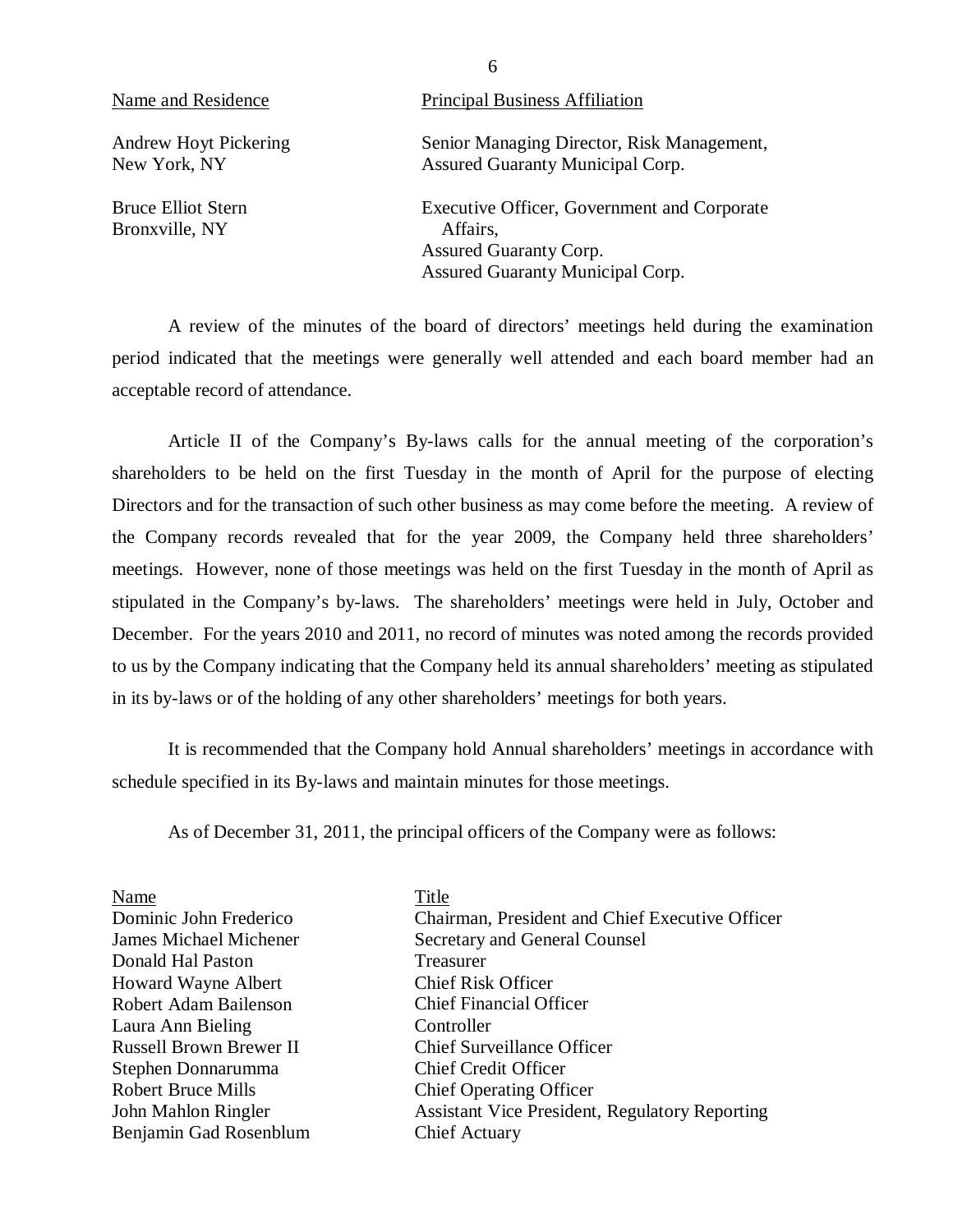#### B. Territory and Plan of Operation

As of December 31, 2011, the Company was licensed to write business in all fifty states, the District of Columbia, and Puerto Rico.

As of the examination date, the Company was authorized to transact the kinds of insurance as defined in the following numbered paragraphs of Section 1113(a) of the New York Insurance Law:

| Paragraph   | Line of Business   |
|-------------|--------------------|
| 16(C,D,E,F) | Surety             |
| 17(A)       | Credit             |
| 25          | Financial guaranty |

Based on the lines of business for which the Company is licensed and the Company's current capital structure, and pursuant to the requirements of Articles 13, 41 and 69 of the New York Insurance Law, the Company is required to maintain a minimum surplus to policyholders in the amount of \$66,400,000.

The following schedule shows the direct premiums written by the Company both in total and in New York for the period under examination:

|      |                              |                       | Premiums Written in New York   |
|------|------------------------------|-----------------------|--------------------------------|
|      |                              |                       | State as a percentage of Total |
|      | Calendar Year New York State | <b>Total Premiums</b> | Premium                        |
|      |                              |                       |                                |
| 2008 | \$285,509,561                | \$787,593,581         | 36.25%                         |
| 2009 | \$135,421,026                | \$270,757,195         | 50.02%                         |
| 2010 | \$137,506,469                | \$445,045,713         | 30.90%                         |
| 2011 | \$120,157,373                | \$314,883,660         | 38.16%                         |
|      |                              |                       |                                |

The Company provides financial guaranty for a broad range of financing, including municipal bonds and loans, asset backed securities collateralized by consumer or corporate receivables, collateralized debt obligations, international public sector project financings, credit default swaps, and other structured financial obligations that remain in force for many years. In August 2008, the Company announced that it would cease insuring structured finance obligations and instead participate exclusively in the global public finance financial guaranty business.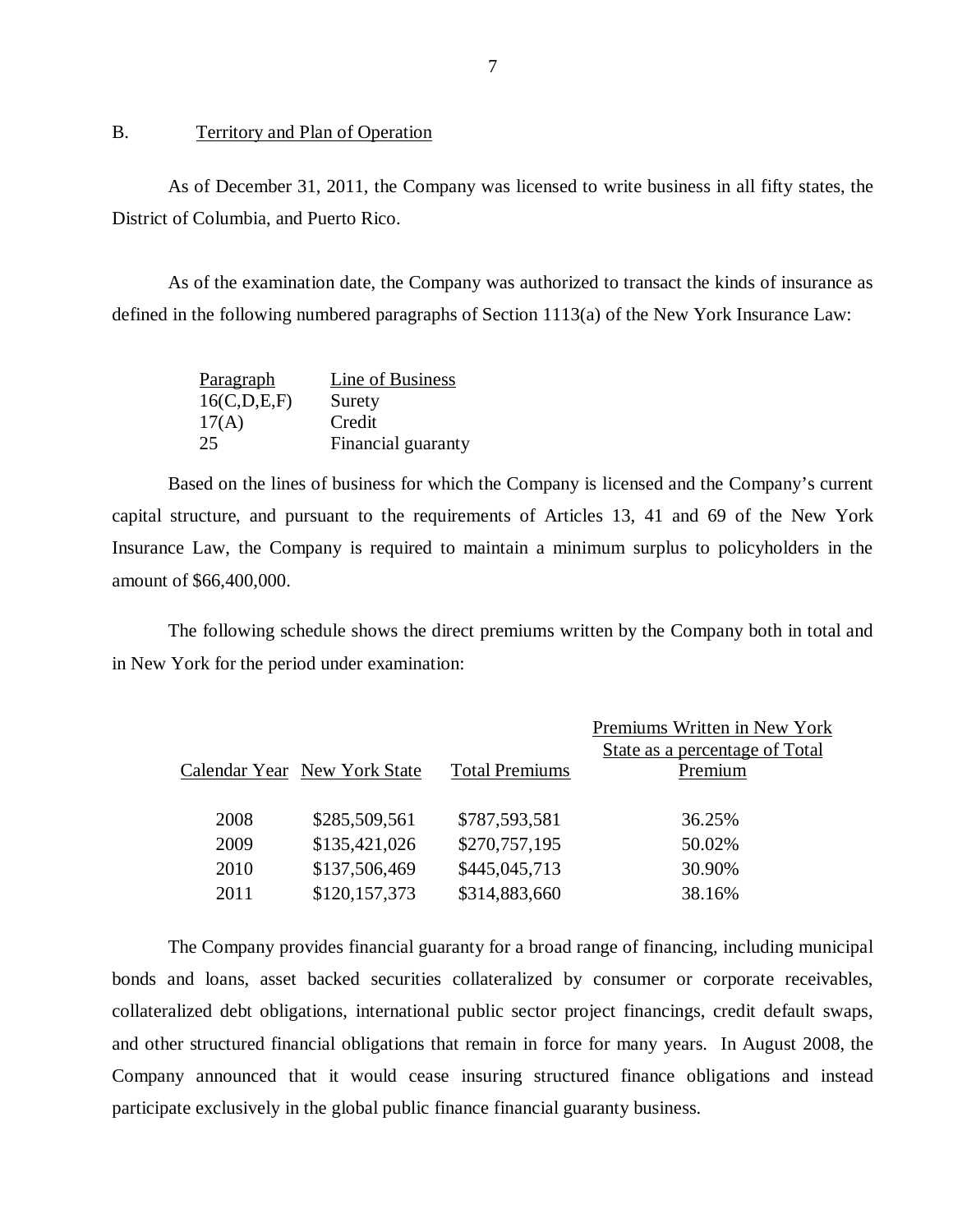<span id="page-9-0"></span>Financial guaranty insurance written by the Company generally provides an unconditional and irrevocable guaranty that protects the holder of financial obligation against non payment of principal and interest due. Upon a payment default on an insured obligation, the Company is generally required to pay principal, interest or other amounts due in accordance with the obligation's original payment schedule or may, at its option, pay such amounts on an accelerated basis.

The Company markets its credit protection products directly to issuers and underwriters of public finance, infrastructure and structured finance securities as well as to investors in such debt obligations. The Company guarantees debt obligations issued in many countries, although its principal focus is on the U.S., Europe and Australia.

#### C. Reinsurance

Assumed reinsurance accounted for 7.68% of the Company's gross premium written at December 31, 2011. During the period covered by this examination, the Company's assumed reinsurance business has decreased since the last examination.

#### Amended and Restated Quota Share and Stop Loss Reinsurance Agreement

The majority of the Company's assumed business derives from the Amended and Restated Quota Share and Stop Loss Reinsurance Agreement ("Quota Share and Stop Loss Agreement") with its affiliate, Assured Guaranty (Europe) Ltd. ("AG Europe"), formerly Financial Security Assurance (U.K.) Ltd., which was amended and restated effective on May 16, 2010. This agreement covers business written on or after April 27, 1994. The business assumed from AG Europe is retroceded by the Company to its two subsidiaries under the Pooling Agreement discussed further herein.

Under the quota share portion of the Quota Share and Stop Loss Agreement, the Company assumes a proportionate share of the liabilities under each policy, contract or binder of insurance or reinsurance written by AG Europe. The proportionate share of liabilities to be assumed by the Company is determined on April 1 of each year and is in proportion to the surplus to policyholders and contingency reserves (together, "Statutory Capital" of the Company including its subsidiaries under the Pooling Agreement) relative to the aggregate Statutory Capital of the Company (including such subsidiaries) and AG Europe. Under the May 16, 2010 amendment and restatement, business written by AG Europe on or after July 1, 2009 that consists of municipal, utility, project finance,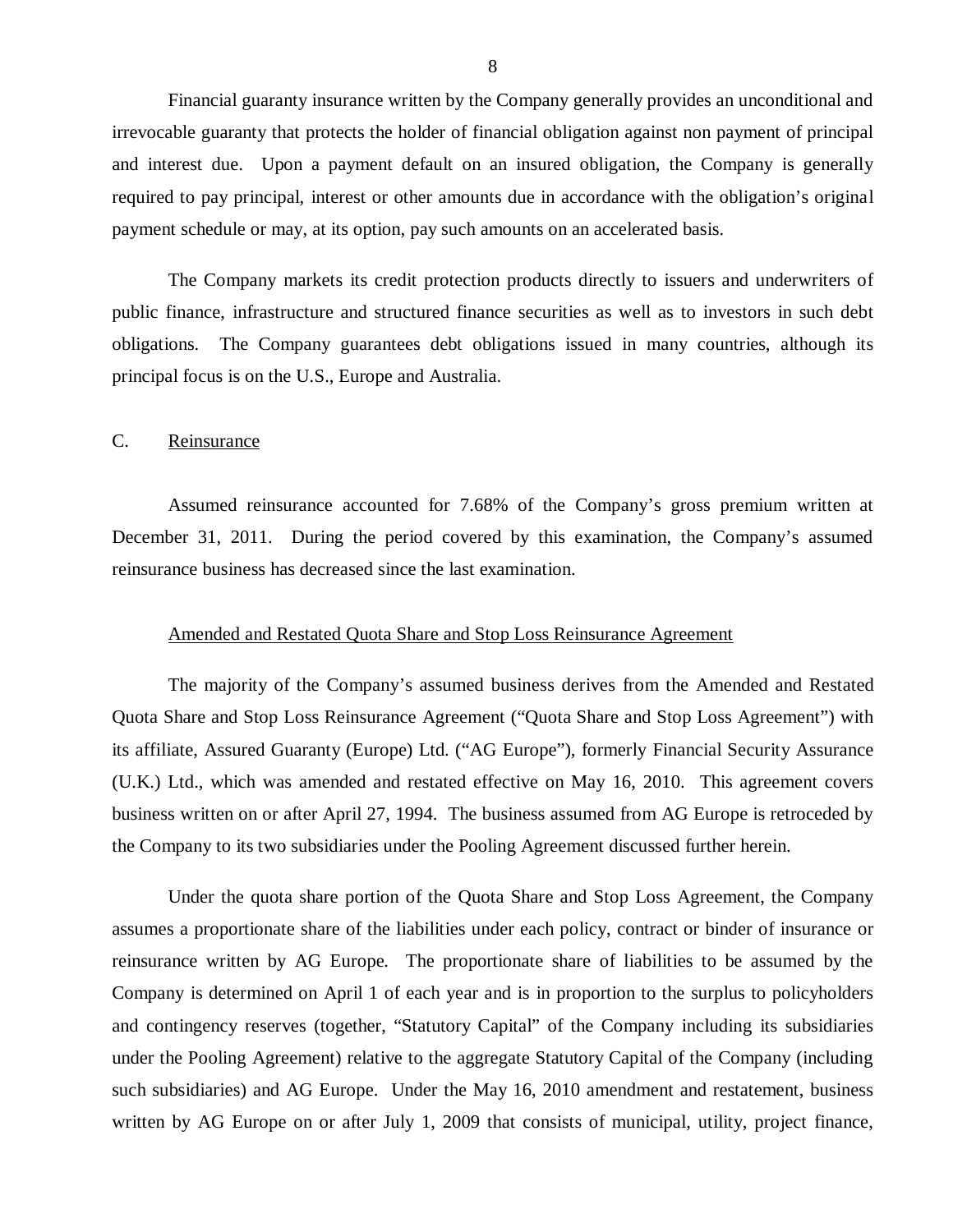infrastructure or similar risks and is not insured pursuant to a co-guaranty structure with the Company or an affiliate of AG Europe. Since 2009, no qualified business had been written and ceded under the quota share coverage.

Under the stop loss portion of the Quota Share and Stop Loss Agreement, the Company is responsible for 100% of losses and loss adjustment and other expenses incurred above net earned premiums plus amounts deducted from AG Europe's equalization reserves (the reserves required pursuant to the United Kingdom Insurance Companies Act 1982) during the calendar year, subject to annual limit pursuant to the Agreement. The Company received premiums of 12.5% of AG Europe's annual net earned premiums each year under the stop loss agreement. Under the May 16, 2010 amendment and restatement, the stop loss cover applies only to business written after July 1, 2009 that consists of municipal, utility, project finance, infrastructure or similar risks and is not insured pursuant to a co-guaranty structure with the Company or an affiliate of AG Europe.

This Quota Share and Stop Loss Agreement was non-disapproved by the Department on October 18, 2010.

#### Stop Loss Reinsurance Agreement

Effective November 3, 1998, the Company also provides stop loss reinsurance coverage to its affiliate, Assured Guaranty (Bermuda) Ltd. ("AG Bermuda"), formerly Financial Security Assurance International Ltd., with similar terms to the stop loss agreement with AG Europe. The Company received premiums under the stop loss agreement of 12.5% of AG Bermuda's annual net earned premiums each year.

This agreement was non-disapproved by the Department on October 30, 1998.

#### Amended & Restated Quota Share Reinsurance Pooling Agreement ("Pooling Agreement")

Effective July 1, 1986, the Company is a party to a quota share reinsurance pooling agreement between itself and two of its subsidiaries, AGMIC, formerly FSA Insurance Company, and AG Bermuda. The agreement was amended and restated as of October 1, 1996 and again as of December 31, 2009. Pursuant to the agreement, the companies share in the net retained risks insured by each of the companies, after cessions to other reinsurers, on a pro-rata basis in proportion to each company's relative Statutory Capital as reported in the most recently filed statutory statements at the time the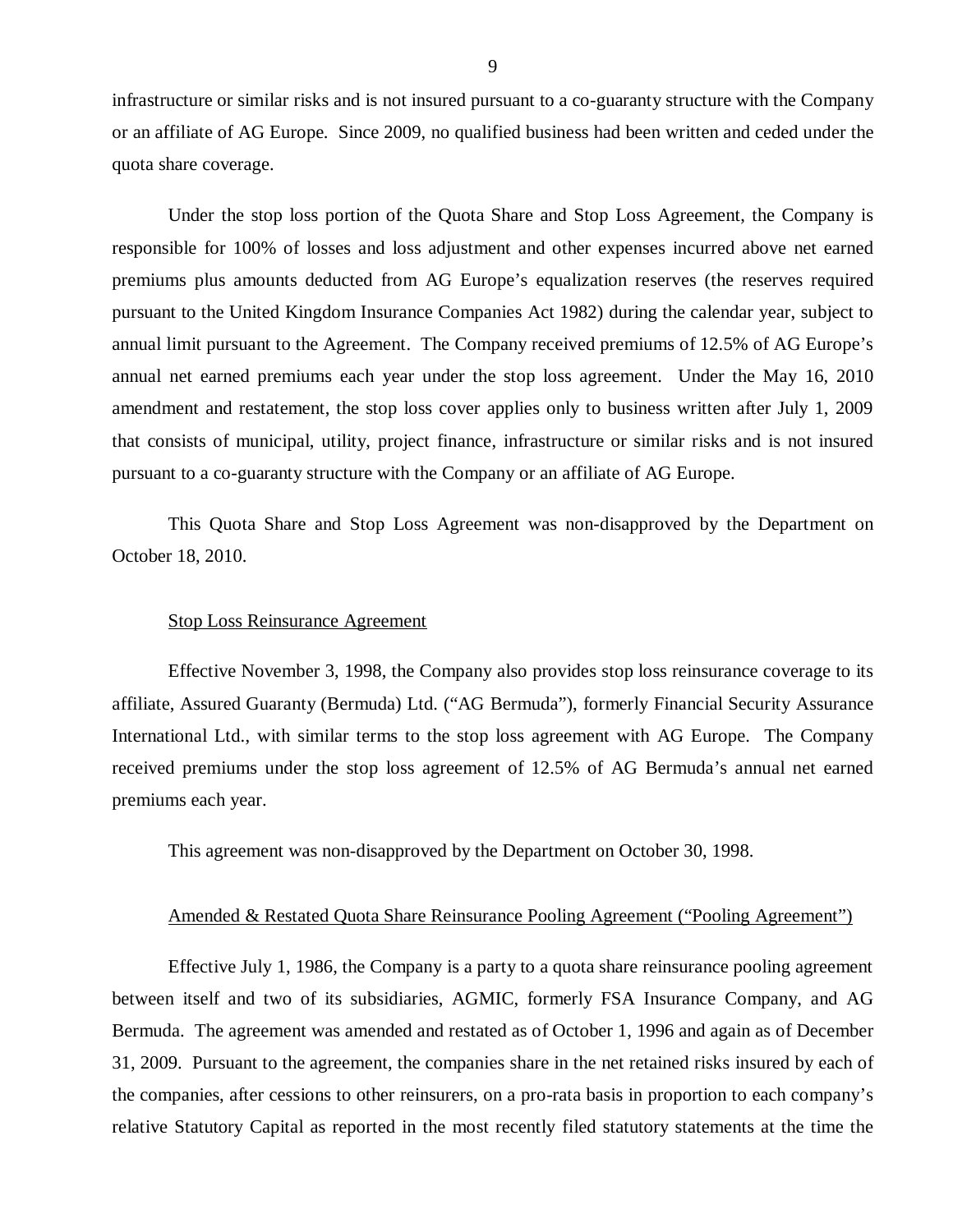business is written. At December 31, 2011, the pooling percentages were approximately 64.79% for the Company, 30.29% for AGMIC and 4.92% for AG Bermuda. The latest amended and restated pooling agreement was non-disapproved by the Department on March 1, 2010.

#### Ceded

#### Whole Account Quota Share Reinsurance Agreement

Effective October 1, 2010, the Company is a party to a Whole Account Quota Share Agreement with its affiliate, Assured Guaranty Re Ltd. ("AG Re"). Pursuant to this agreement, the Company is required to cede to AG Re on a quota share basis at least fifteen percent (15%) and not more than eighty-five percent (85%) of each policy the Company writes. The exact percentage ceded is determined at the Company's option. Since the agreement's inception, the Company has elected to cede to AG Re forty percent (40%) of each policy that it has issued. This agreement was nondisapproved by the Department on December 6, 2010.

#### Ceding Companies Allocation Agreement

Effective November 1, 2011, the Company entered into a ceding companies' allocation agreement with its affiliate, AGC. Pursuant to the agreement, premiums, expenses, losses and recoveries will be allocated in a fair and reasonable manner between the Company and AGC for reinsurance agreements that the Company and AGC had jointly or separately entered with various other reinsurers. This agreement was non-disapproved by the Department on December 15, 2011.

#### Facultative Reinsurance Agreement

Effective August 16, 2005, the Company entered into a facultative reinsurance agreement with its affiliate, AG Bermuda. Under this agreement, the Company cedes 100% of losses within the first loss layer reinsurance of a particular policy subject to a limit of AG Bermuda's liability per the agreement terms. In addition, AG Bermuda assumes on a quota share basis its allocable share (10%) of the Company's exposure under the policy in excess of the first loss layer. This quota share reinsurance is in addition to AG Bermuda's quota share reinsurance of the policy under the Pooling agreement. This agreement was non-disapproved by the Department on December 7, 2005.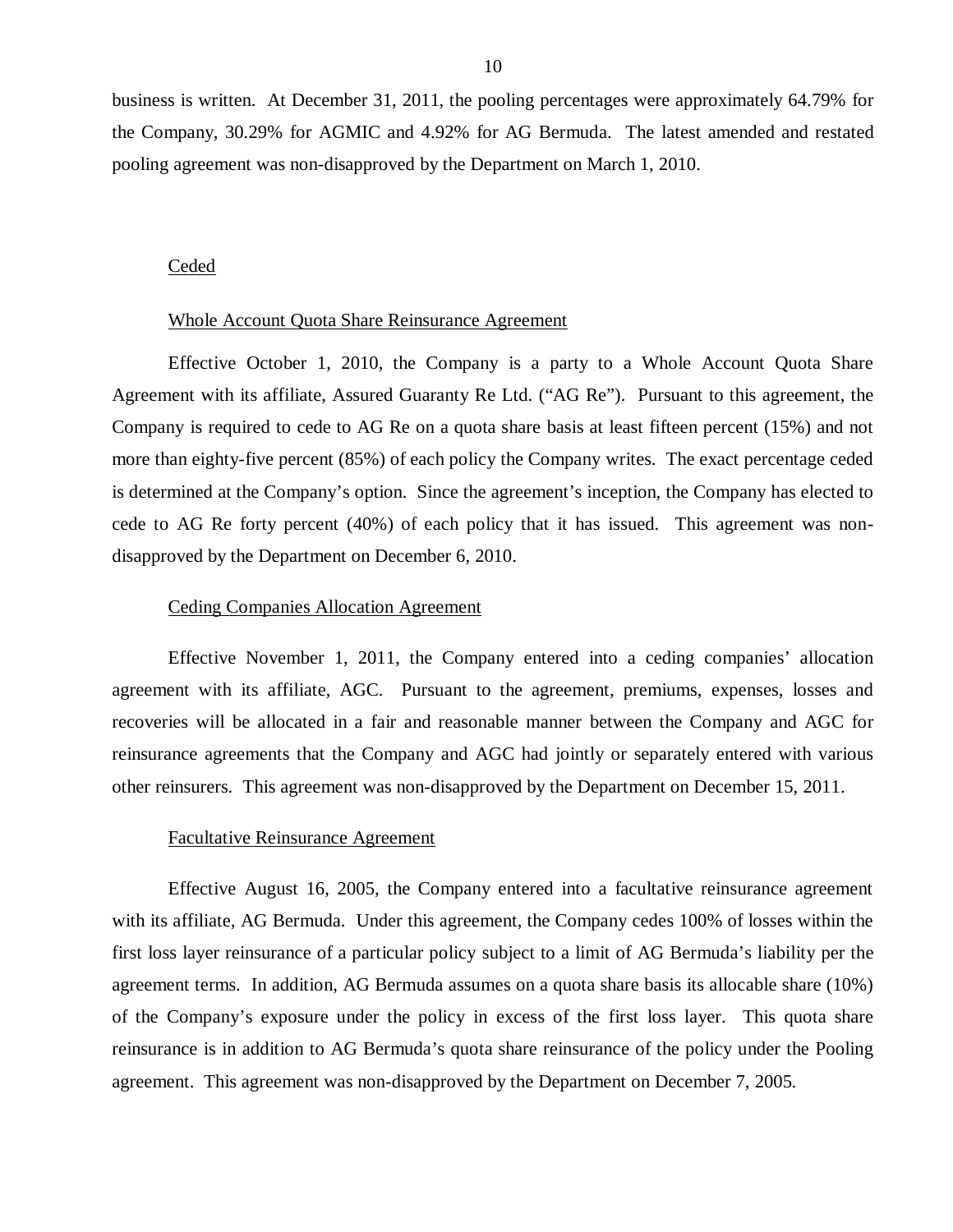Effective May 1, 2003, the Company put in place a Master Facultative Reinsurance Agreement with AG Re, whereby the Company cedes to the reinsurer a share of a risk(s) insured by the Company as specified and agreed to by the parties in a reinsurance memorandum. During the examination period, the Company placed five memoranda that were subject to the terms of the Master Facultative Reinsurance Agreement. These memoranda were filed with the Department.

Due to the impact of the financial crisis affecting the financial guaranty industry from the beginning of 2008, the Company did not renew its annual ceded reinsurance program with unaffiliated third parties for municipal, non-municipal and project finance transactions for any calendar year after 2008. The Company also did not renew its annual automatic facultative agreements with various unaffiliated third parties for any calendar year after 2008. Thus, all new business written in calendar year 2009 through the end of the examination period was reinsured solely with affiliated companies, except for a facultative cession of a single policy to Radian Asset Assurance Inc. ("Radian") pursuant to a reinsurance commitment made by Radian prior to 2009.

Reinsurance agreements with affiliates were reviewed for compliance with Article 15 of the New York Insurance Law. It was noted that all affiliated reinsurance agreements were filed with the Department pursuant to the provisions of Section 1505(d)(2) of the New York Insurance Law.

It is the Company's policy to obtain the appropriate collateral for its cessions to unauthorized reinsurers. Letters of credit and trust accounts obtained by the Company to take credit for cessions to unauthorized reinsurers were reviewed for compliance with Department Regulations 133 and 114, respectively. An examination review of the Company's reinsurance trust agreements and relative amendments to such agreements revealed that the amendments to two of the trust agreements lacked some of the required provisions set forth in Regulation 114 of the Department. The description of the trust agreements and related recommendations are mentioned in Item D below, captioned "Holding Company System."

All significant ceded reinsurance agreements in effect as of the examination date were reviewed and found to contain the required clauses, including an insolvency clause meeting the requirements of Section 1308 of the New York Insurance Law.

Examination review found that the Schedule F data reported by the Company in its filed annual statement accurately reflected its reinsurance transactions. Additionally, management has represented that all material ceded reinsurance agreements transfer both underwriting and timing risk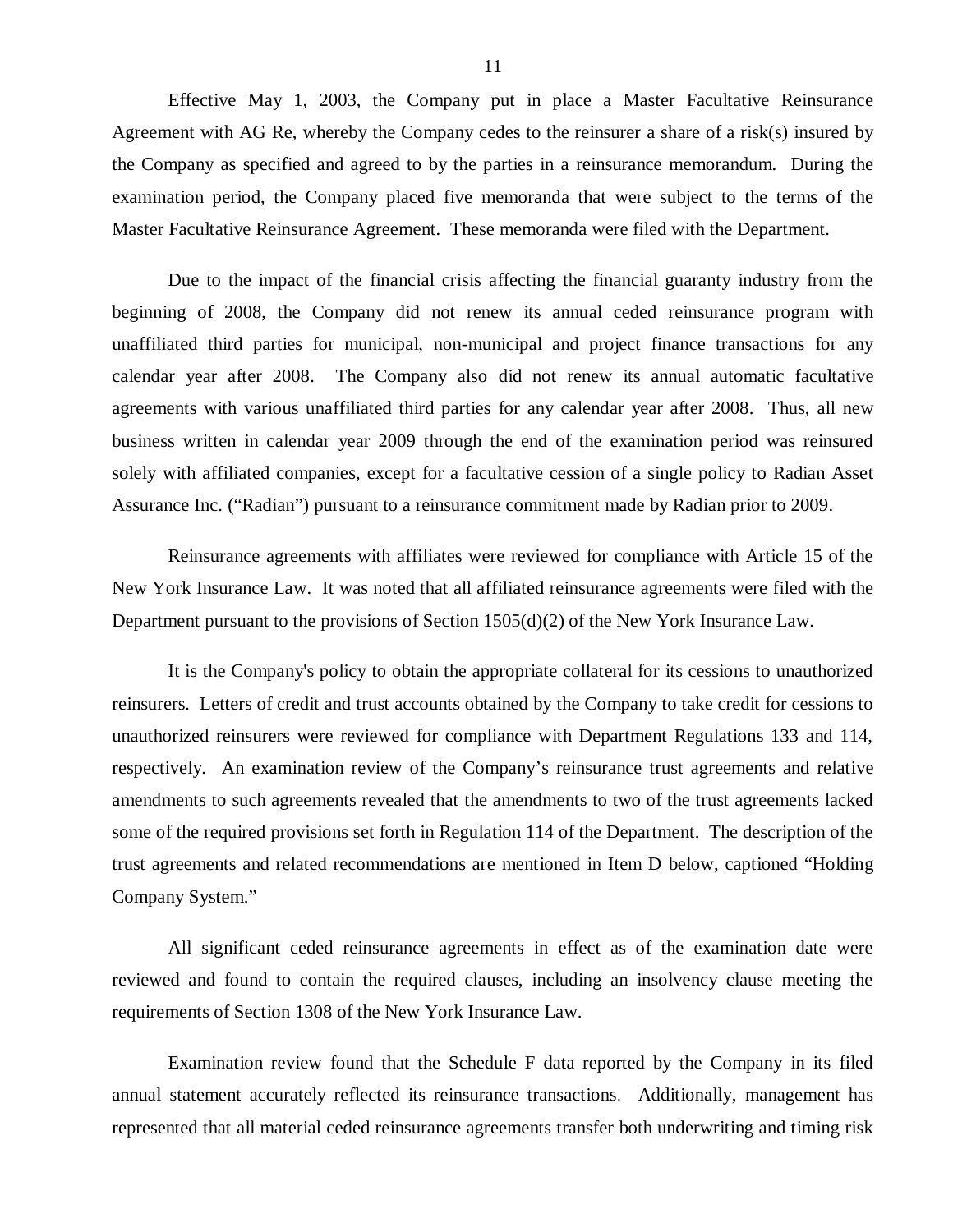<span id="page-13-0"></span>as set forth in SSAP No. 62. Representations were supported by appropriate risk transfer analyses and an attestation from the Company's Chief Executive Officer and Chief Financial Officer pursuant to the NAIC Annual Statement Instructions. Additionally, examination review indicated that the Company was not a party to any finite reinsurance agreements. All ceded reinsurance agreements were accounted for utilizing reinsurance accounting as set forth in SSAP No. 62.

During the period covered by this examination, the Company commuted various reinsurance agreements where it is was a ceding/assuming reinsurer.

#### D. Holding Company System

The Company is a member of the Assured Guaranty Group. The Company is a wholly-owned subsidiary of AGMH, a New York domiciled holding company. AGMH is an indirect subsidiary of AGL, a Bermuda based publicly traded holding company (NYSE: AGO) with worldwide operations.

A review of the Holding Company Registration Statements filed with this Department indicated that such filings were complete and were filed in a timely manner pursuant to Article 15 of the New York Insurance Law and Department Regulation 52.

The following is an abridged chart of the holding company system at December 31, 2011: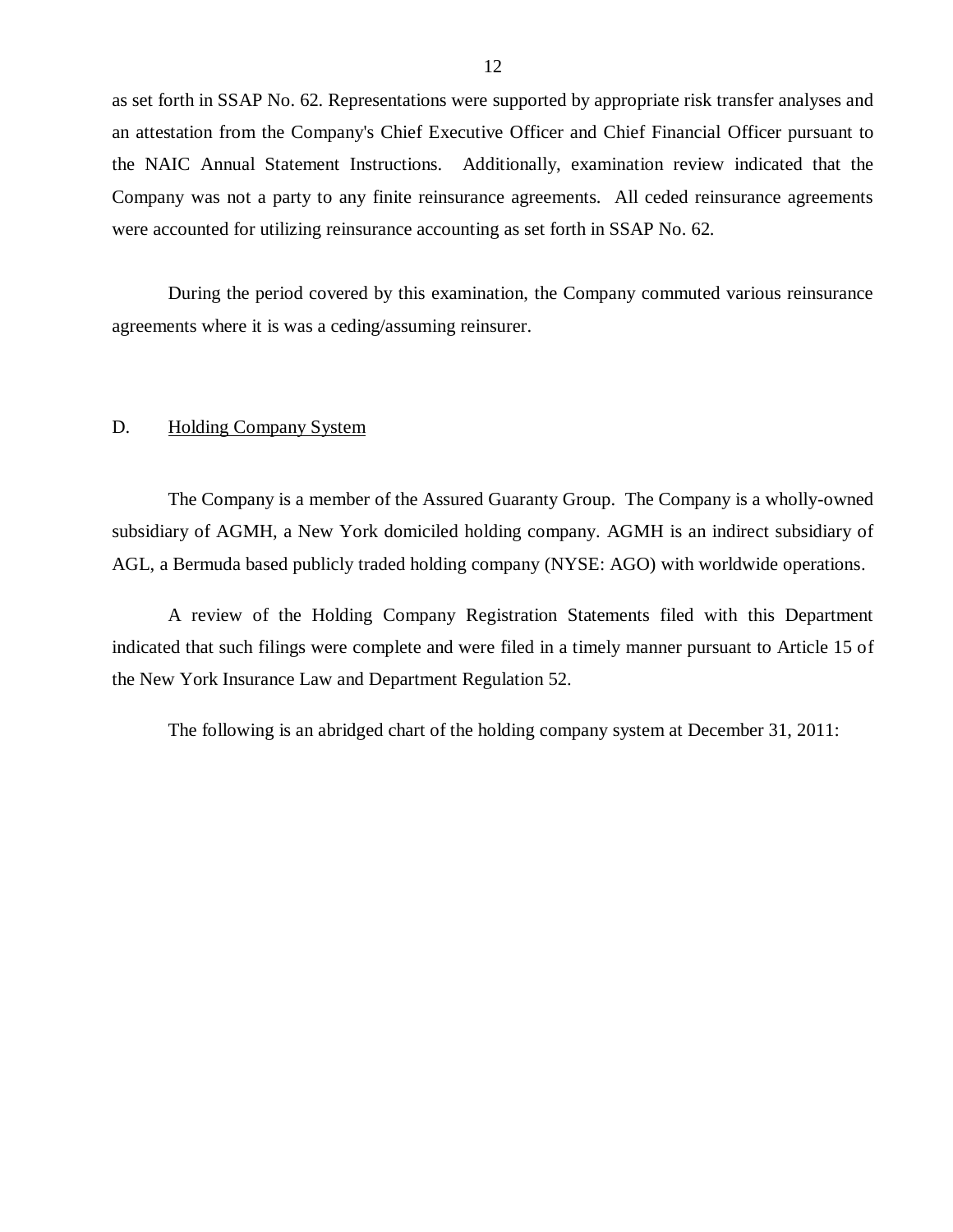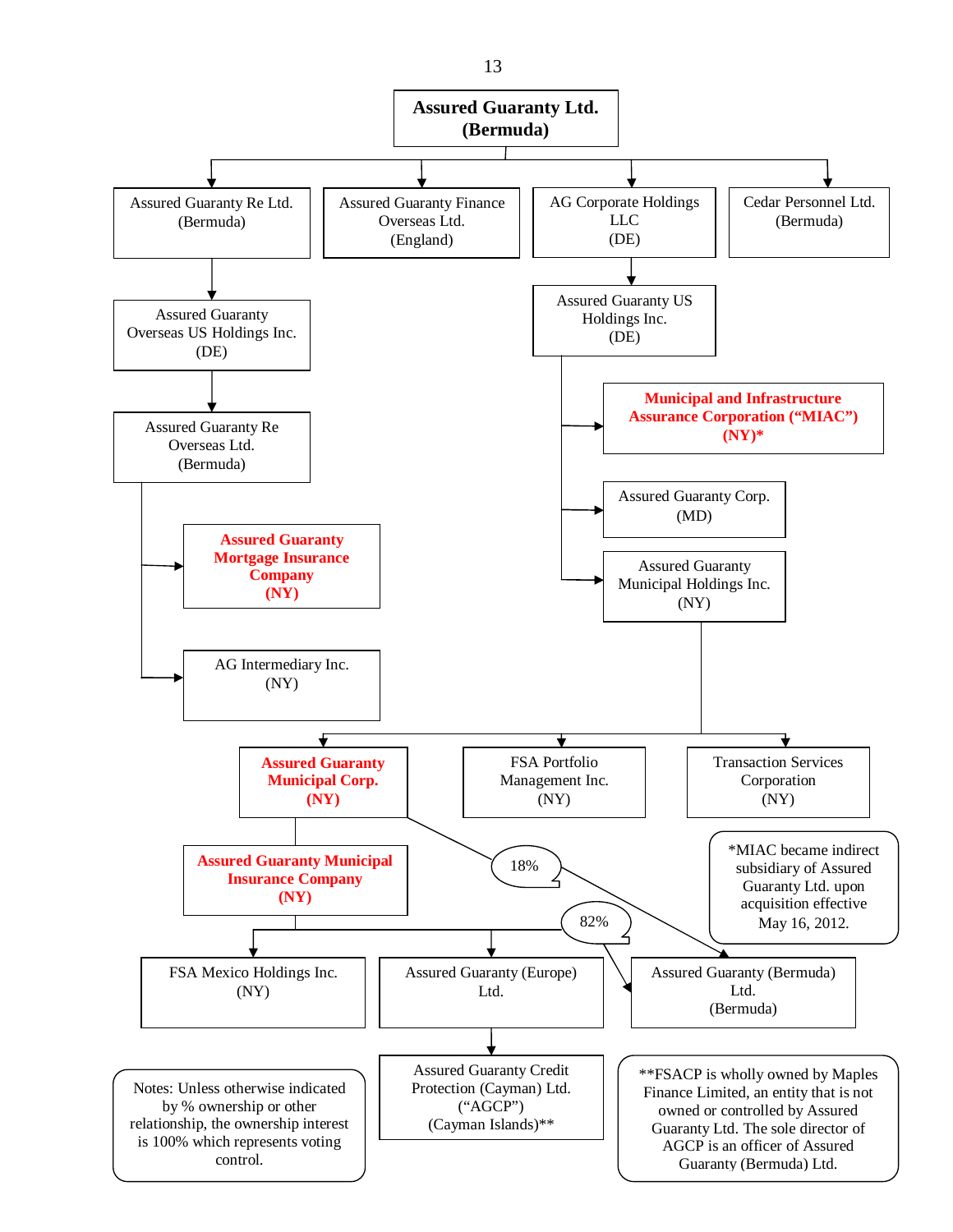At December 31, 2011, in addition to the reinsurance agreements mentioned in Item 2C, the Company was party to the following agreements with other members of its holding company system:

#### Tax Allocation Agreement

Effective July 1, 2009, the Company entered into a tax allocation agreement with other members of the Assured Guaranty Group. Under the terms of the agreement, the Company filed a consolidated federal income tax return with its indirect parent, Assured Guaranty US Holding Inc. and its subsidiaries. The agreement was filed and non-disapproved by the Department on June 24, 2009. The Company amended the agreement on June 1, 2012 to add MAC as a party. However, the Company did not file the amendment with the Department pursuant to Circular Letter 33 (1979). The Company subsequently filed the amendment with the Department on February 7, 2013.

#### Service Agreements

Effective January 1, 2010, the Company with other affiliates in the Assured Guaranty Group entered into a service agreement with AGC, an affiliated company domiciled in Maryland. Pursuant to the agreement, AGC provides a staff of professional insurance and financial services executives, administrative and clerical personnel and payroll services to the participating companies in the Assured Guaranty Group. The Company provides office space and equipment to the participating companies in the Assured Guaranty Group. The agreement and a subsequent amendment were filed with the Department pursuant to Section 1505 of the New York Insurance Law and non-disapproved by the Department on June 22, 2011 and July 6, 2012, respectively.

Effective January 1, 2006, the Company entered into a service agreement with FSA Services (Americas) Inc. Under this agreement, the Company obtains support services in countries in the Americas, including Mexico, to conduct its business. The agreement was non-disapproved by the Department on December 29, 2005.

Effective October 1, 2002, the Company entered into a service agreement with FSA Services (Japan) Inc. Under this agreement, the Company obtains support services in Japan to conduct its business related to Japan. This agreement was non-disapproved by the Department on May 15, 2002.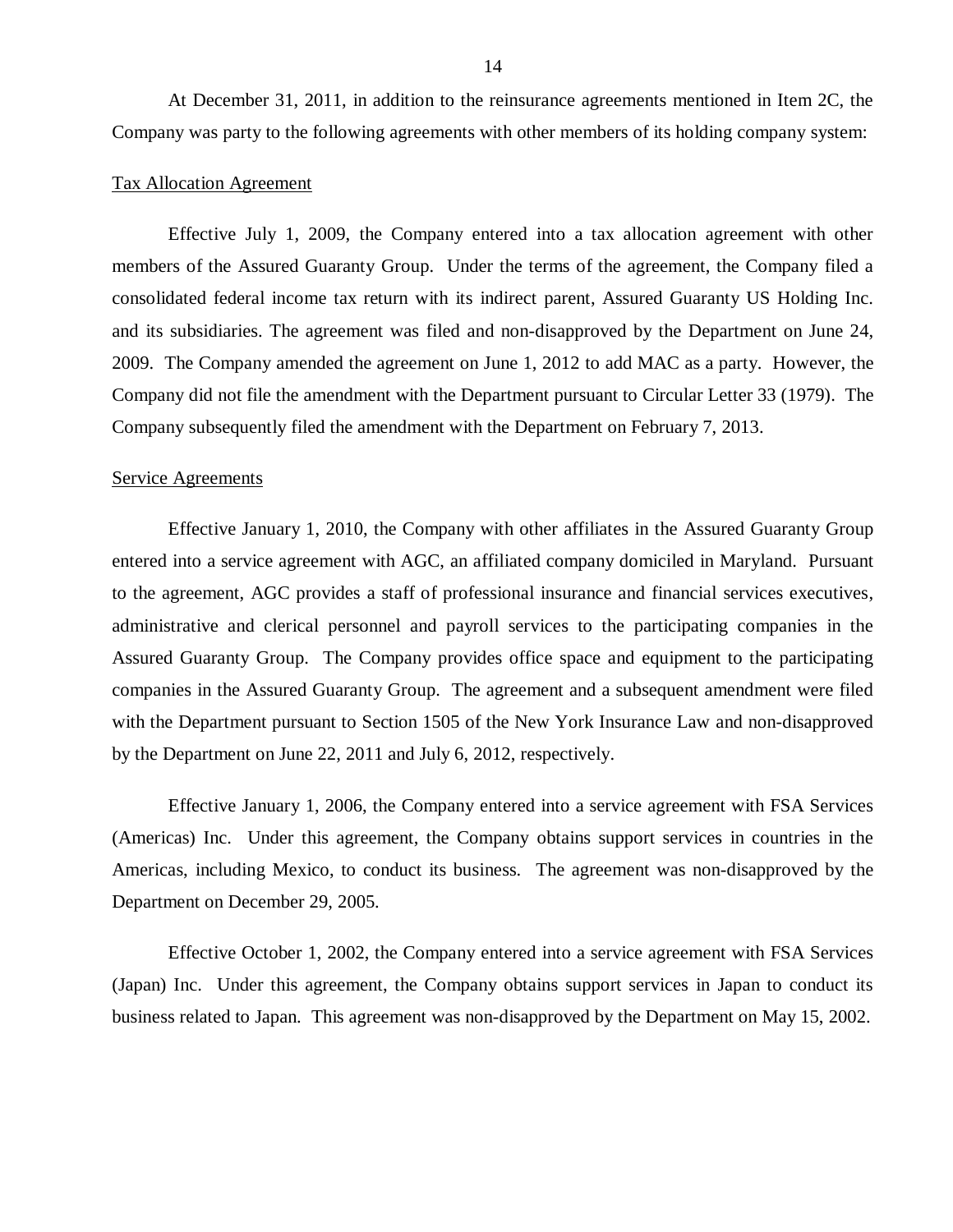#### Net Worth Maintenance Agreements

Effective April 27, 1994, the Company entered into a net worth maintenance agreement with Financial Security Assurance UK Ltd., currently known as AG Europe. On May 16, 2011, the Company amended the net worth maintenance agreement. Under the amended agreement, the Company agrees to maintain AG Europe's qualifying capital resources at 110% of the minimum capital required of AG Europe under United Kingdom law and regulation, subject to certain limits. The agreement was non-disapproved by the Department on October 18, 2010.

On September 23, 1997, the Company amended a net worth maintenance agreement originally dated April 27, 1994. The amendment replaced Financial Security Assurance of Maryland Inc. as a party to the agreement with AGMIC. The Company agrees to maintain AGMIC's policyholders' surplus of \$66,400,000 as determined under the laws of the State of New York or such greater amount subject to certain limits. The Company did not make any contributions pursuant to this agreement as of December 31, 2011. This agreement was non-disapproved by the Department on April 11, 1997.

On November 3, 1998, the Company entered into a net worth maintenance agreement with its subsidiary AG Bermuda. Under this agreement, the Company agrees to cause AG Bermuda to maintain the minimum shareholders' equity required under the laws of Bermuda, subject to certain limits. This agreement was non-disapproved by the Department on October 30, 1998.

#### Trust Agreements

Effective March 21, 2011, the Company entered into a trust agreement with its affiliate, AG Bermuda and The Bank of New York Mellon as the trustee. The agreement was entered into in order to secure payments in connections with reinsurance agreements between the Company and AG Bermuda. An exception was noted and explained hereafter.

Effective December 23, 2004, the Company entered into a trust agreement with AGMIC and The Bank of New York as the trustee. This agreement was entered in order for the Company to take reinsurance credit for business ceded to AGMIC as required by California laws since AGMIC is an unlicensed reinsurer in California. The Agreement was non-disapproved by the Department on December 20, 2004.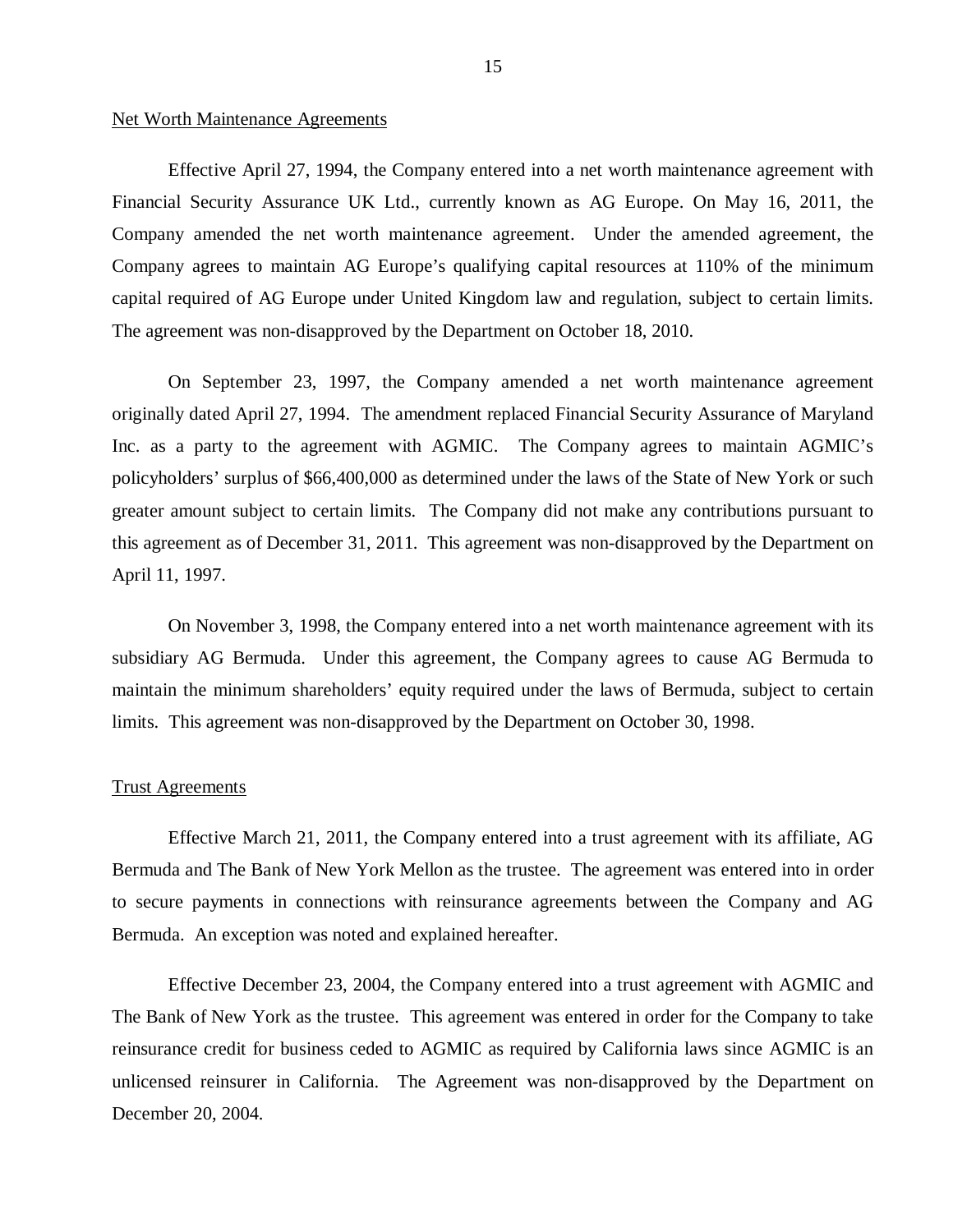Effective January 1, 1995, the Company entered into a trust agreement with Capital Mortgage Reinsurance Company (Bermuda) Ltd., as grantor, and the Chase Manhattan Bank N.A., as trustee. Capital Mortgage Reinsurance Company (Bermuda) Ltd. later became Assured Guaranty Re Overseas Ltd. ("AGRO"). On March 16, 2006 and August 28, 2008, the Company amended the trust agreement. The first amendment to the trust agreement was to reflect the Company's name change while the second amendment was to reflect a change in the trustee from the Chase Manhattan Bank N.A. to the Bank of New York Mellon ("BONY"). On July 1, 2009, the Company became affiliated with AGRO. Neither the trust agreement nor the amendments to the trust agreements were subject to Section 1505 of the New York Insurance Law since they were executed prior to the date of which the Company and ARGO became affiliated. An exception was noted and explained hereafter.

Effective September 30, 2003, the Company entered into a trust agreement with ACE Capital Re International Ltd., as grantor, and State Street Bank and Trust, as trustee. ACE Capital Re International Ltd. later became AG Re. On March 21, 2006 and August 28, 2008, the Company amended the trust agreement. The first amendment to the trust agreement was to reflect the Company's name change while the second amendment was to remove State Street Bank as trustee and to appoint the BONY as the new trustee. On July 1, 2009, the Company became affiliated with AG Re. Neither the trust agreement nor the amendments to the trust agreements were subject to Section 1505 of the New York Insurance Law since they were executed prior to the date of which the Company and AG Re became affiliated.

#### Regulation 114 Exceptions

Sections  $(d)(1)$  and  $(d)(2)$ , and  $(f)(5)$  of Regulation 114 of the Department state as follows: (d) The trust agreement must be clean and unconditional, in that:

- 1) the trust agreement must stipulate that the beneficiary shall have the right to withdraw assets from the trust account at any time, without notice to the grantor, subject only to written notice from the beneficiary to the trustee;
- 2) no other statement or document need be presented in order to withdraw assets, except the beneficiary may be required to acknowledge receipt of withdrawn assets.
- (f) The trust agreement must provide for the trustee to:
	- 5) upon written demand of the beneficiary, immediately take any and all steps necessary to transfer absolutely and unequivocably all right, title and interest in the assets held in the trust account to the beneficiary and deliver physical custody of such assets to such beneficiary.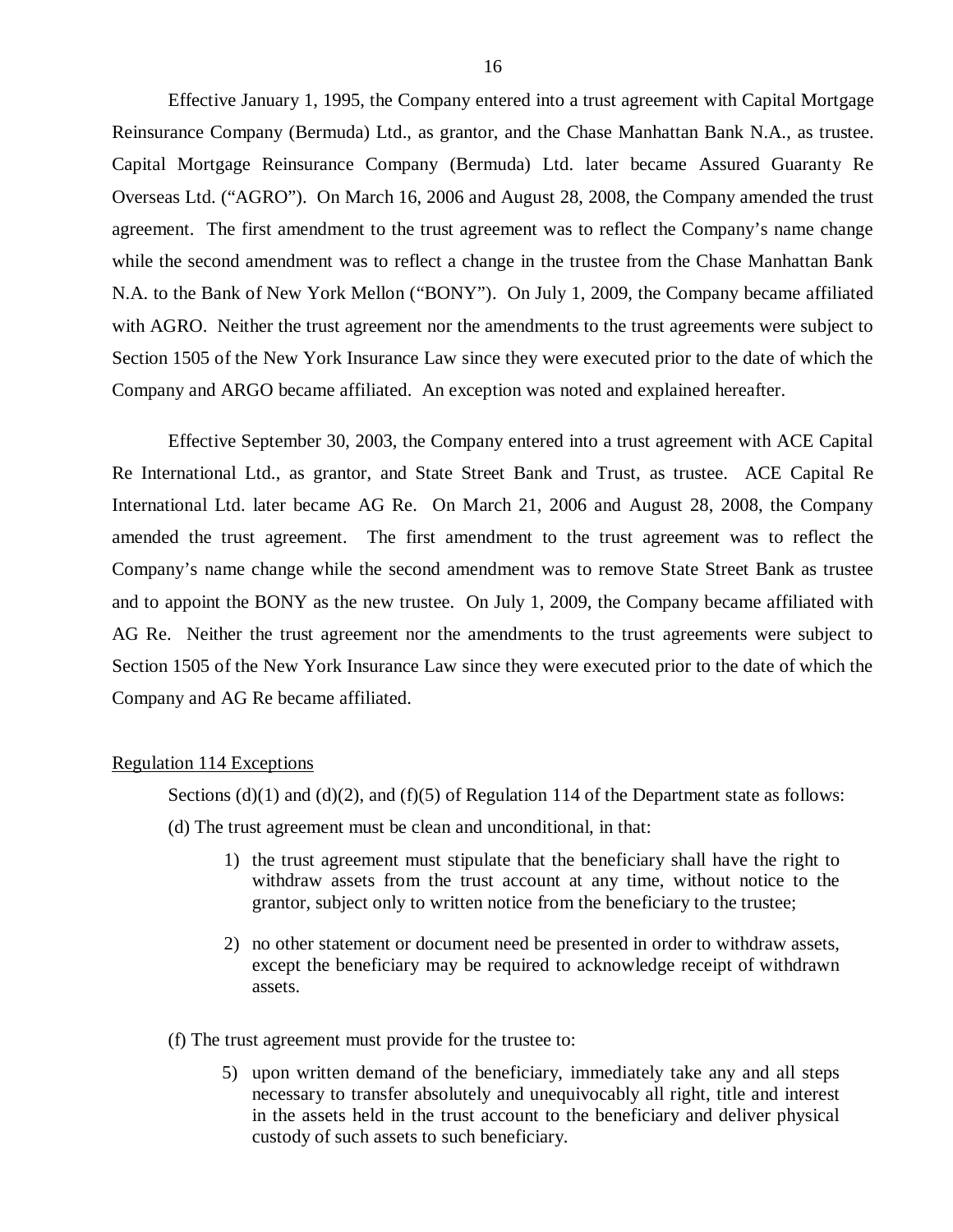A review of the second amendment to the trust agreement among the Company, AGRO, and BONY, revealed that trust agreement lacked the required provision set forth in Sections  $(d)(1)$ ,  $(d)(2)$ , and (f)(5) of Regulation 114 of the Department. A review of the second amendment to the trust agreement among the Company, AG Bermuda, and BONY also revealed that the trust agreement lacked the required provision set forth in Section (f)(5) of Regulation 114 of the Department. Additionally, the Company did not file the trust agreement among itself, AG Bermuda and BONY with the Department pursuant to Section 1505 of the New York Insurance Law.

Upon notification from the examiners of the missing provisions, the Company submitted the draft agreements containing the required provisions to the Department on May 8, 2013. The Department review is currently pending.

### Agreements for Cooperative and Joint use of Personnel, Property and Services

The Company has in effect as of December 31, 2011, various agreements among its affiliates and subsidiaries for cooperative and joint use of personnel, property and services. Under these agreements, the Company provides property, equipment and services available, with respect to administrative, audit, underwriting, accounting, legal, marketing, claims, electronic data processing, compliance and surveillance, reinsurance, as will enable them to conduct their business and other corporate functions. The Company charges costs (direct and indirect) and expenses for providing such services. These agreements were non-disapproved by the Department.

#### Guaranty Underwriting

Effective July 1, 2000, the Company entered into a guaranty underwriting representative agreement with its affiliate, Assured Guaranty (Australia) PTY Limited ("AG Australia"), whereby AG Australia provides services to the Company for the issuance of guaranties with respect to financial transactions involving Australia assets or obligors. This agreement was non–disapproved by the Department on June 5, 2001.

#### Surplus Notes

On September 8, 2008, the Company borrowed \$300 million from its parent, AGMH, in the form of convertible surplus notes. These notes are non interest bearing and have no stated maturity. Principal of the notes are payable at any time at the option of the Company, subject to prior approval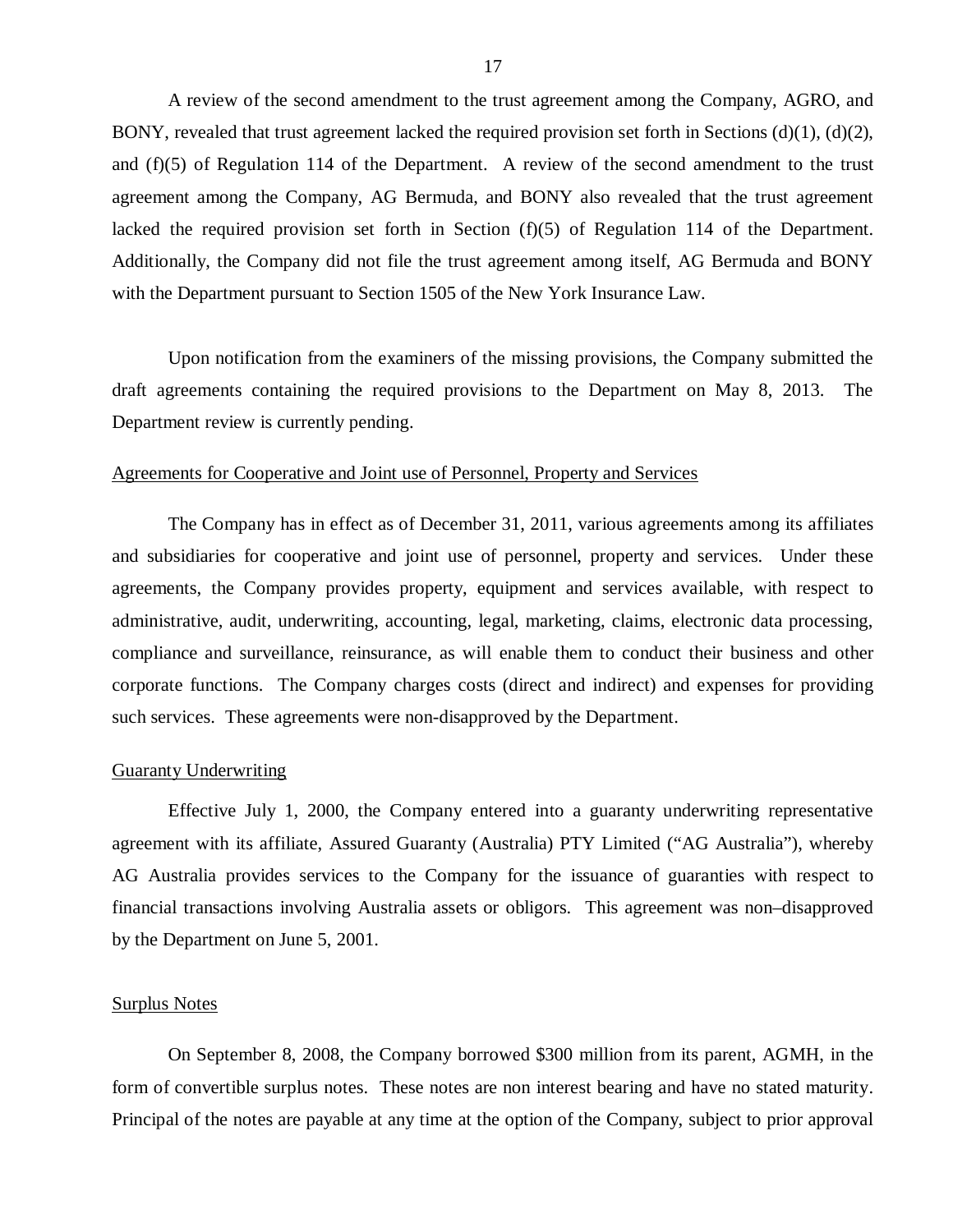by the Department. The Company repaid \$125 million during the examination period. The remaining outstanding balance is \$175 million at December 31, 2011. The purchase and repayments of these notes were approved by the Department.

On December 18, 2009, the Company purchased \$300 million of surplus notes from AGC. These notes are interest bearing at a rate of 5% per annum. Principal of the surplus notes are payable at December 31, 2029 or sooner at the option of AGC, subject to prior approval of the Maryland Insurance Administration and compliance with the conditions to such payments as contained in the laws of the State of Maryland. The Company received \$15.0 million and \$15.5 million of interest on these surplus notes from AGC on December 30, 2011 December 31, 2010, respectively. Purchase of these surplus notes was approved by the Department on December 15, 2009.

#### E. Significant Operating Ratios

The following ratios have been computed as of December 31, 2011, based upon the results of this examination:

| Net premiums written to surplus as regards policyholders                                                                                | 12%       |
|-----------------------------------------------------------------------------------------------------------------------------------------|-----------|
| Liabilities to liquid assets (cash and invested assets and accrued income less)<br>investments in affiliates and other invested assets) | $101\% *$ |
| Premiums in course of collection to surplus as regards policyholders                                                                    | 2%        |

The above ratios denoted with an asterisk fall outside the benchmark ranges set forth in the Insurance Regulatory Information System of the NAIC. The outrange ratio is caused by the substantial amounts of unearned premium reserves and contingency reserves the Company required to maintain for financial guaranty business.

The underwriting ratios presented below are on an earned/incurred basis and encompass the four-year period covered by this examination:

|                                              | Amounts         | Ratios  |
|----------------------------------------------|-----------------|---------|
| Losses and loss adjustment expenses incurred | \$1,510,930,043 | 141.59% |
| Other underwriting expenses incurred         | 251,832,610     | 23.60   |
| Net underwriting loss                        | (695, 613, 729) | (65.18) |
| Premiums earned                              | \$1,067,148,924 | 100.00% |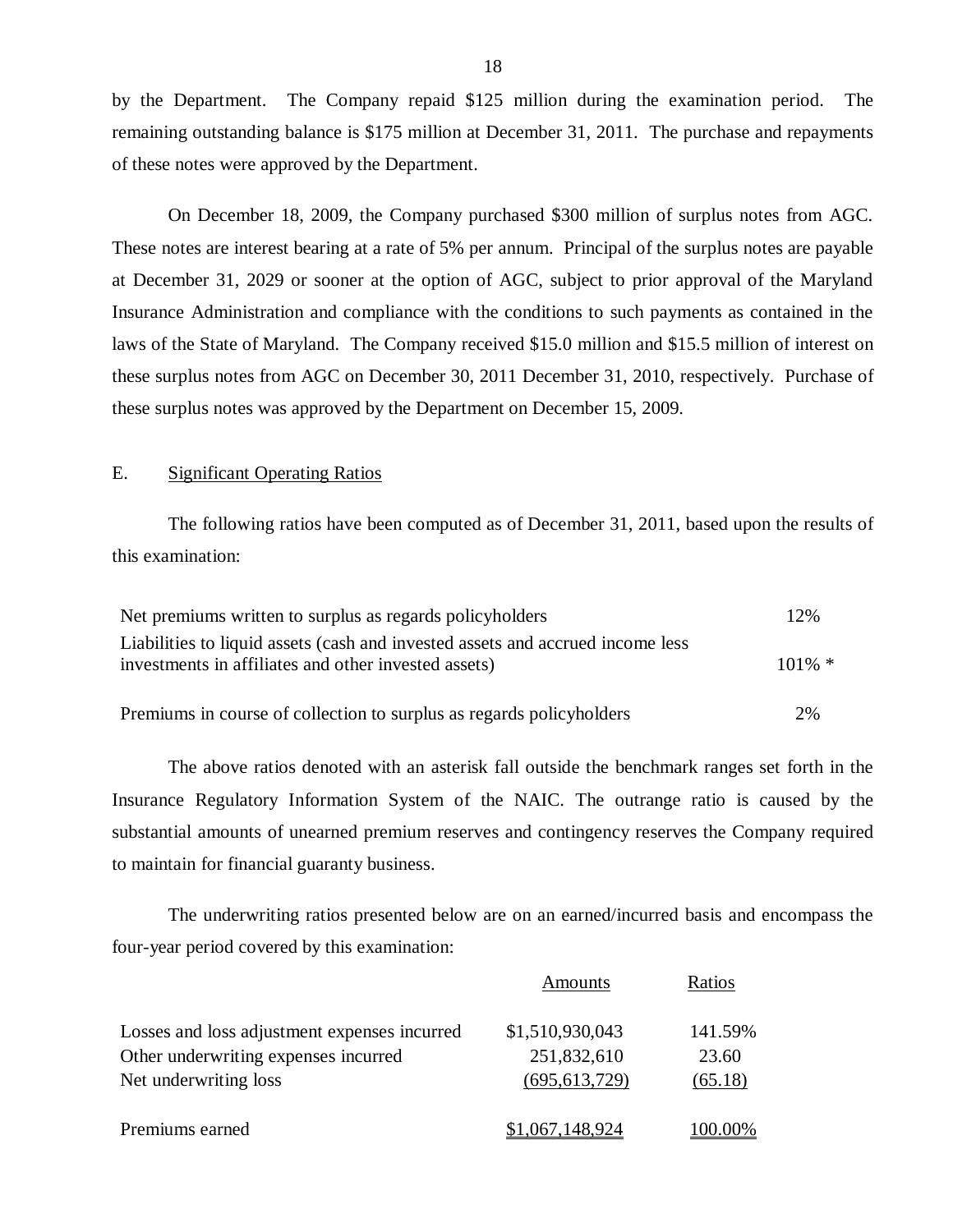## **3. FINANCIAL STATEMENTS**

## A Balance Sheet

The following shows the assets, liabilities and surplus as regards policyholders as of December 31, 2011 as determined by this examination and as reported by the Company:

|                                                                 |                 | Examination       |                 |
|-----------------------------------------------------------------|-----------------|-------------------|-----------------|
| Assets                                                          |                 | <b>Assets Not</b> | Net Admitted    |
|                                                                 | Assets          | Admitted          | <b>Assets</b>   |
| <b>B</b> onds                                                   | \$2,778,465,903 | \$<br>$\Omega$    | \$2,778,465,903 |
| Common stocks                                                   | 626, 259, 355   | $\Omega$          | 626, 259, 355   |
| Cash, cash equivalents and short-term investments               | 319,756,872     | $\Omega$          | 319,756,872     |
| Other invested assets                                           | 337,082,440     | $\Omega$          | 337,082,440     |
| Receivables for securities                                      | 3,917,525       | $\overline{0}$    | 3,917,525       |
| Investment income due and accrued                               | 32,204,912      | 0                 | 32,204,912      |
| Uncollected premiums and agents' balances in the course of      |                 |                   |                 |
| collection                                                      | 36,748,747      | 12,372,276        | 24,376,471      |
| Amounts recoverable from reinsurers                             | 80,859,470      | 0                 | 80,859,470      |
| Current federal and foreign income tax recoverable and interest |                 |                   |                 |
| thereon                                                         | 123,015,209     | 0                 | 123,015,209     |
| Net deferred tax asset                                          | 141,222,600     | 88,784,566        | 52,438,034      |
| Electronic data processing equipment and software               | 44,728          | 41,094            | 3,634           |
| Furniture and equipment, including health care delivery assets  | 16,625,397      | 16,625,397        | $\Omega$        |
| Receivables from parent, subsidiaries and affiliates            | 2,756,481       | 1,018,346         | 1,738,135       |
| Miscellaneous receivable                                        | 4,969,252       | 366,210           | 4,603,042       |
| Prepaid expenses                                                | 2,487,736       | 2,487,736         |                 |
| Other assets                                                    | 1,563,355       | 660,651           | 902,704         |
| Totals                                                          | \$4,507,979,982 | \$122,356,276     | \$4,385,623,706 |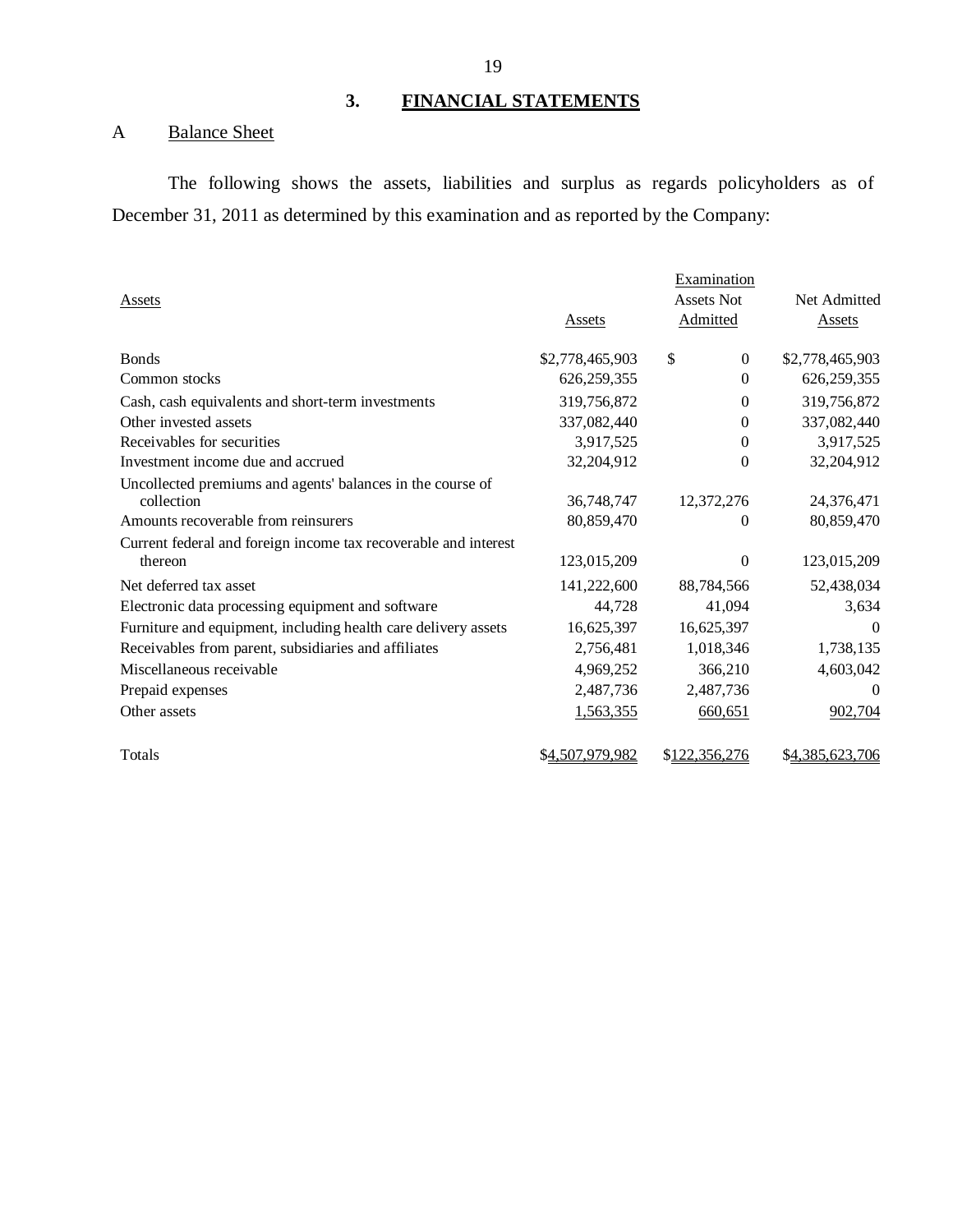Liabilities, surplus and other funds

| Losses                                                                | \$198,617,696    |
|-----------------------------------------------------------------------|------------------|
| Loss adjustment expenses                                              | 13,423,865       |
| Other expenses (excluding taxes, licenses and fees)                   | 19,051,620       |
| Taxes, licenses and fees (excluding federal and foreign income taxes) | 3,606,569        |
| Unearned premiums                                                     | 1,398,563,863    |
| Ceded reinsurance premiums payable (net of ceding commissions)        | 33,206,349       |
| Funds held by company under reinsurance treaties                      | 103,089,601      |
| Amounts withheld or retained by company for account of others         | 11,624           |
| Payable to parent, subsidiaries and affiliates                        | 16,763,797       |
| Payable for securities                                                | 8,110,296        |
| <b>Contingency Reserve</b>                                            | 1,238,030,526    |
| Miscellaneous Liability                                               | 143,843,918      |
| <b>Total liabilities</b>                                              | \$3,176,319,724  |
|                                                                       |                  |
| Common capital stock                                                  | \$<br>15,000,000 |
| Surplus notes                                                         | 175,000,000      |
| Gross paid in and contributed surplus                                 | 776,884,430      |
| Unassigned funds (surplus)                                            | 242,419,552      |
| Surplus as regards policyholders                                      | \$1,209,303,982  |
|                                                                       |                  |
| Totals                                                                | \$4,385,623,706  |

Note: The Internal Revenue Service is currently auditing the Company's consolidated Federal Income Tax returns covering tax year 2006 through 2009. The Internal Revenue Service has not yet begun to audit tax returns covering tax years 2010 through 2011. The examiner is unaware of any potential exposure of the Company to any tax assessment and no liability has been established herein relative to such contingency.

**Examination**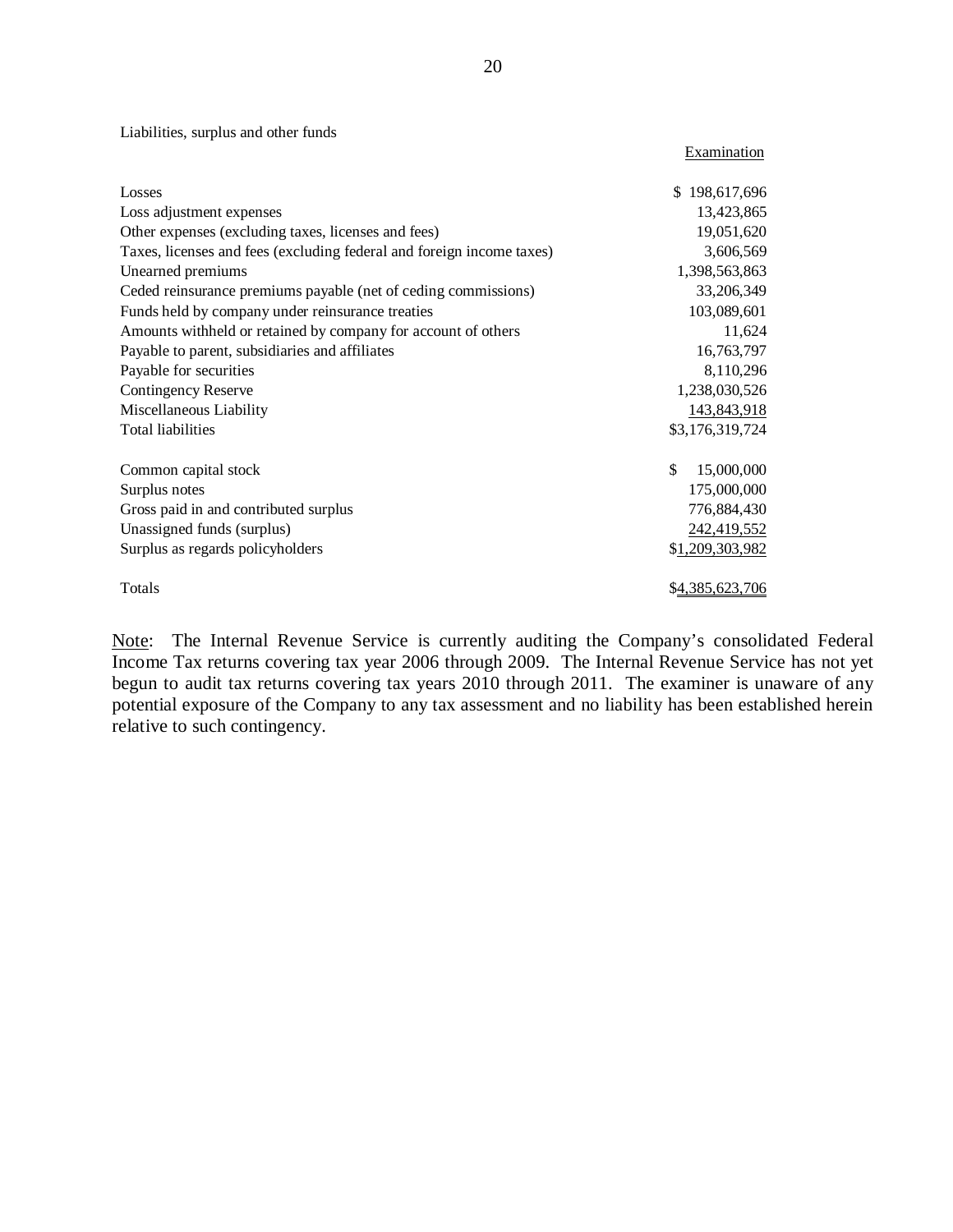## <span id="page-22-0"></span>B. Statement of Income

Surplus as regards policyholders decreased \$419,635,598 during the four-year examination period January 1, 2008 through December 31, 2011, detailed as follows:

| <b>Underwriting Income</b>                                                                 |                 |                  |
|--------------------------------------------------------------------------------------------|-----------------|------------------|
| Premiums earned                                                                            |                 | \$1,067,148,924  |
| Deductions:                                                                                |                 |                  |
| Losses and loss adjustment expenses incurred                                               | \$1,510,930,043 |                  |
| Other underwriting expenses incurred                                                       | 251,832,610     |                  |
| Total underwriting deductions                                                              |                 | 1,762,762,653    |
| Net underwriting gain or (loss)                                                            |                 | \$(695,613,729)  |
| <b>Investment Income</b>                                                                   |                 |                  |
| Net investment income earned                                                               | \$653,383,122   |                  |
| Net realized capital gain                                                                  | (62,092,206)    |                  |
| Net investment gain or (loss)                                                              |                 | 591,290,916      |
| Other Income                                                                               |                 |                  |
| Aggregate write-ins for miscellaneous income                                               | \$56,550,565    |                  |
| Total other income                                                                         |                 | 56,550,565       |
| Net income after dividends to policyholders but before federal<br>and foreign income taxes |                 | (47,772,248)     |
| Federal and foreign income taxes incurred                                                  |                 | (79, 213, 980)   |
| Net Income                                                                                 |                 | 31,441,732<br>\$ |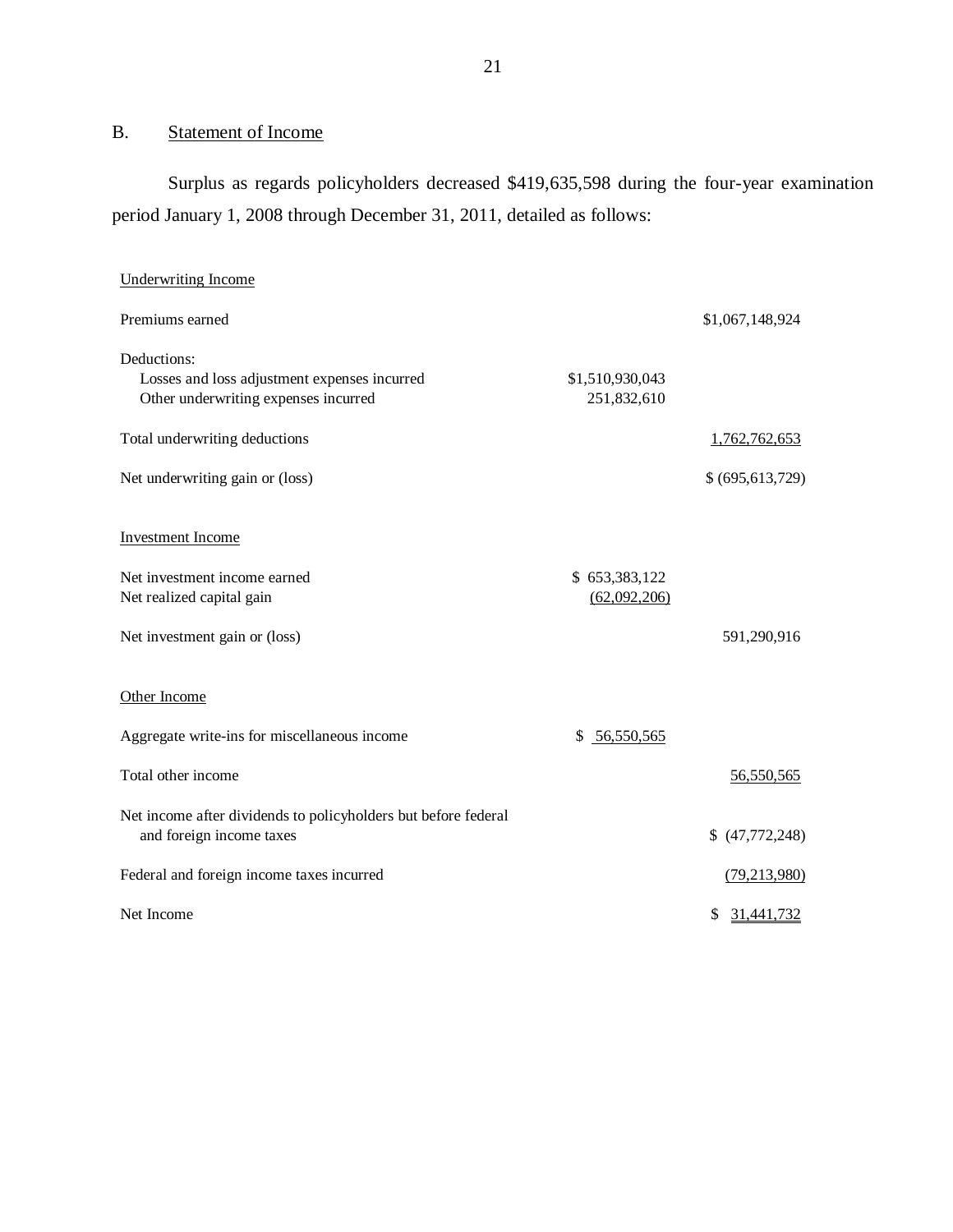## C. Capital and Surplus

## Surplus as regards policyholders per report on

examination as of December 31, 2007

\$1,628,939,580

|                                                               | Gains in<br><b>Surplus</b> | Losses in<br><b>Surplus</b> |                 |
|---------------------------------------------------------------|----------------------------|-----------------------------|-----------------|
|                                                               |                            |                             |                 |
| Net income                                                    | \$ 31,441,732              |                             |                 |
| Net unrealized capital gains or (losses)                      |                            | \$531,834,468               |                 |
| Change in net unrealized foreign exchange capital gain (loss) | 34,361,644                 |                             |                 |
| Change in net deferred income tax                             | 13,955,090                 |                             |                 |
| Change in nonadmitted assets                                  | 34,895,332                 |                             |                 |
| Change in surplus notes                                       | 175,000,000                |                             |                 |
| Capital changes transferred from surplus (stock dividend)     | 615,687                    |                             |                 |
| Capital changes transferred to surplus                        |                            | 615,687                     |                 |
| Surplus adjustments paid in                                   | 421,681,645                |                             |                 |
| Surplus adjustments transferred to capital (stock dividend)   |                            | 615,687                     |                 |
| Dividends to stockholders                                     |                            | 40,000,000                  |                 |
| Change in contingency reserves                                |                            | 461,891,847                 |                 |
| Change in net unrealized on other assets                      |                            | 1,244,337                   |                 |
| Tax and loss bonds                                            |                            | 95,108,547                  |                 |
| Other adjustment                                              | 23,846                     | $\theta$                    |                 |
| Net increase (decrease) in surplus                            | \$711,974,976              | \$1,131,310,573             | (419, 635, 598) |
| Surplus as regards policyholders per report on                |                            |                             |                 |
| examination as of December 31, 2011                           |                            |                             | \$1,209,303,982 |

22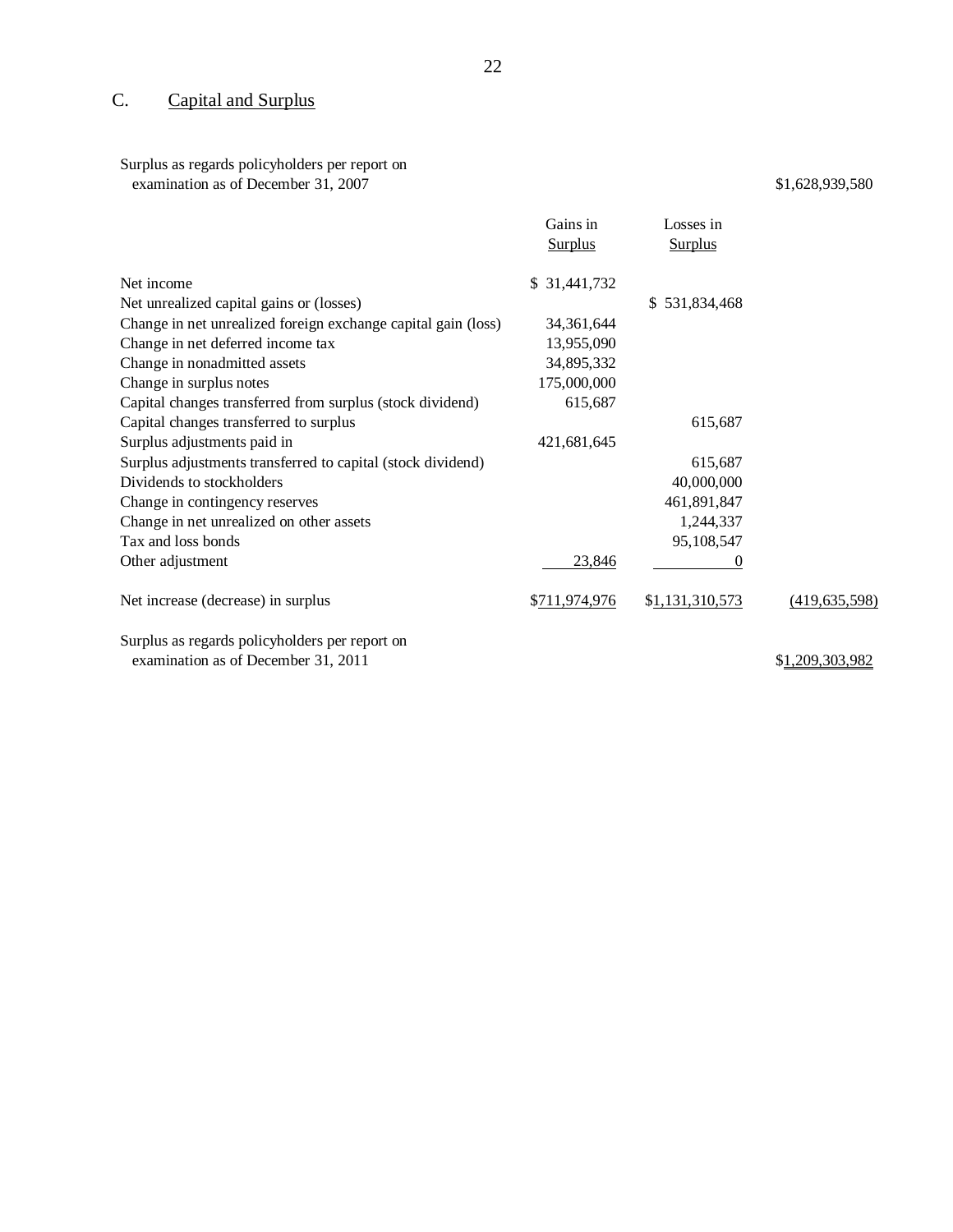#### **4. LOSSES AND CONTINGENCY RESERVES**

<span id="page-24-0"></span>The examination liabilities for losses and contingency reserves are \$198,617,696 and \$1,238,030,526, respectively, as of December 31, 2011. These are the same as the amounts reported by the Company in its 2011 filed annual statement.

In addition to case reserves, the Company is required to establish and maintain contingency reserves for the protection of insureds and claimants against the effect of excessive losses occurring during adverse economic cycles. The amount required for these reserves depends on the type of bonds being insured and are established pursuant to the provisions of Section 6903(a) of the New York Insurance Law.

A review of the Company's case reserve losses methodology, surveillance and modeling was conducted. Losses were evaluated for selected liabilities in Public Finance, RMBS, CMBS, CRE CDO, CLO and other structured credit securities. It was found the surveillance and reserve setting processes adequate and largely in line with accepted market practices.

The Company's estimate of reserves for losses on its exposures is based on certain assumptions. Changes in such assumptions could materially adversely affect such reserve estimates, including those as a result of more adverse macroeconomic conditions, the bankruptcies of issuers of bonds insured or swap counterparties, and the amount and timing of any claims. Under certain conditions, many of which are event-driven and outside the control of the Company; these exposures may result in significant increases in claims beyond that assumed in the Company's reserve estimates (that may or may not result in an increase in such loss reserves) against the Company. In addition, the value of its investment portfolio could change and have material adverse affect.

#### **5. SUBSEQUENT EVENTS**

#### Rating Downgrade

On January 17, 2013**,** Moody's Investors Service ("Moody's") downgraded the Insurance Financial Strength ("IFS") rating of the Company to A2 from Aa3. Moody's also downgraded AGC's IFS rating to A3 from Aa3 and AG Re's IFS rating to Baa1 from A1. In the same rating action, Moody's also downgraded the senior unsecured debt ratings of both Assured Guaranty US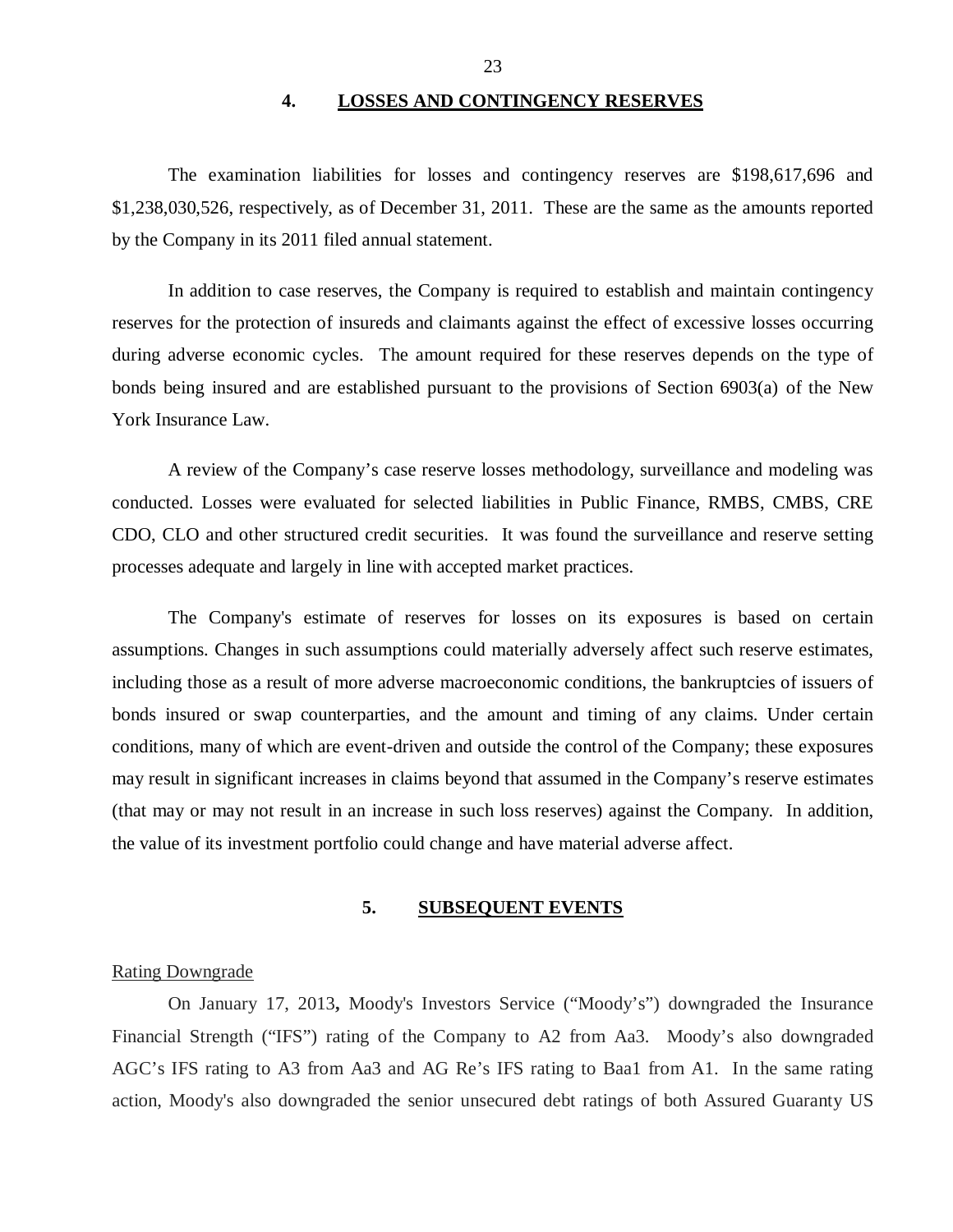Holdings Inc. and AGMH, to Baa2, from A3. The outlook for the ratings is stable. The rating action has implications for the various transactions wrapped by the Company and AGC.

#### Restructuring Plan

AGL has proposed an internal reorganization, which includes the capitalization of its indirect, 100% owned insurance company subsidiary, MAC, and certain related transactions. As part of this reorganization, AGMIC is expected to merge with and into the Company, with the Company continuing as the surviving company, and AG Bermuda is also expected to cease to exist. Following completion of the entire reorganization transaction, the Company and/or AGC will indirectly own 100% of MAC. The proposed reorganization, including the foregoing transactions, is subject to regulatory approval which is pending.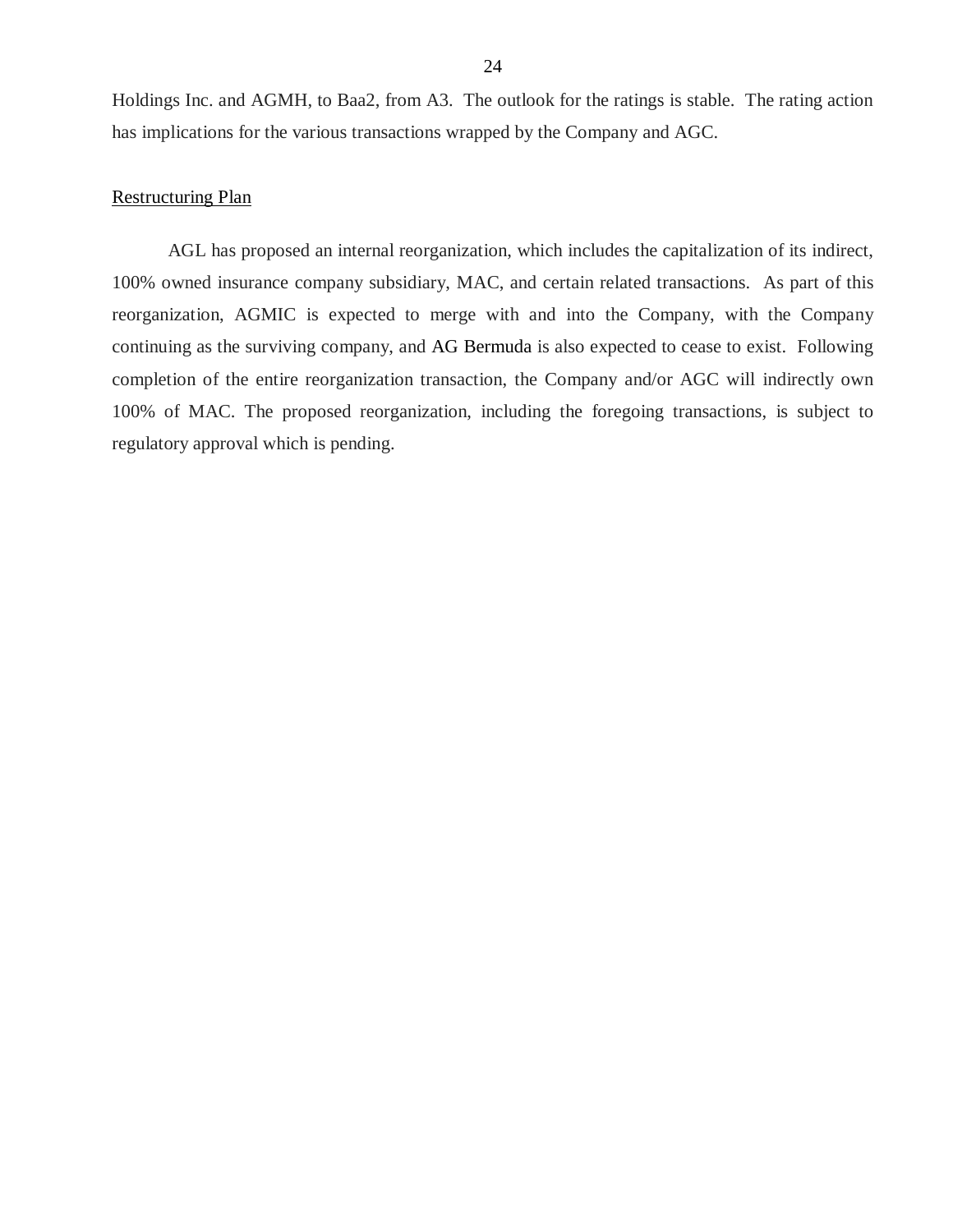#### **6. COMPLIANCE WITH PRIOR REPORT ON EXAMINATION**

The prior report on examination contained one recommendation as follows (page number refers to the prior report):

#### ITEM PAGE NO.

A It was recommended that the Company does not set subrogation recoverable as an asset but rather as a debit against the reported case reserves. 17

The Company has complied with this recommendation.

### **7. SUMMARY OF COMMENTS AND RECOMMENDATIONS**

#### ITEM

#### PAGE NO.

6

A Management

It is recommended that the Company hold Annual shareholders' meetings in accordance with schedule specified in its by-laws and maintain minutes for those meetings.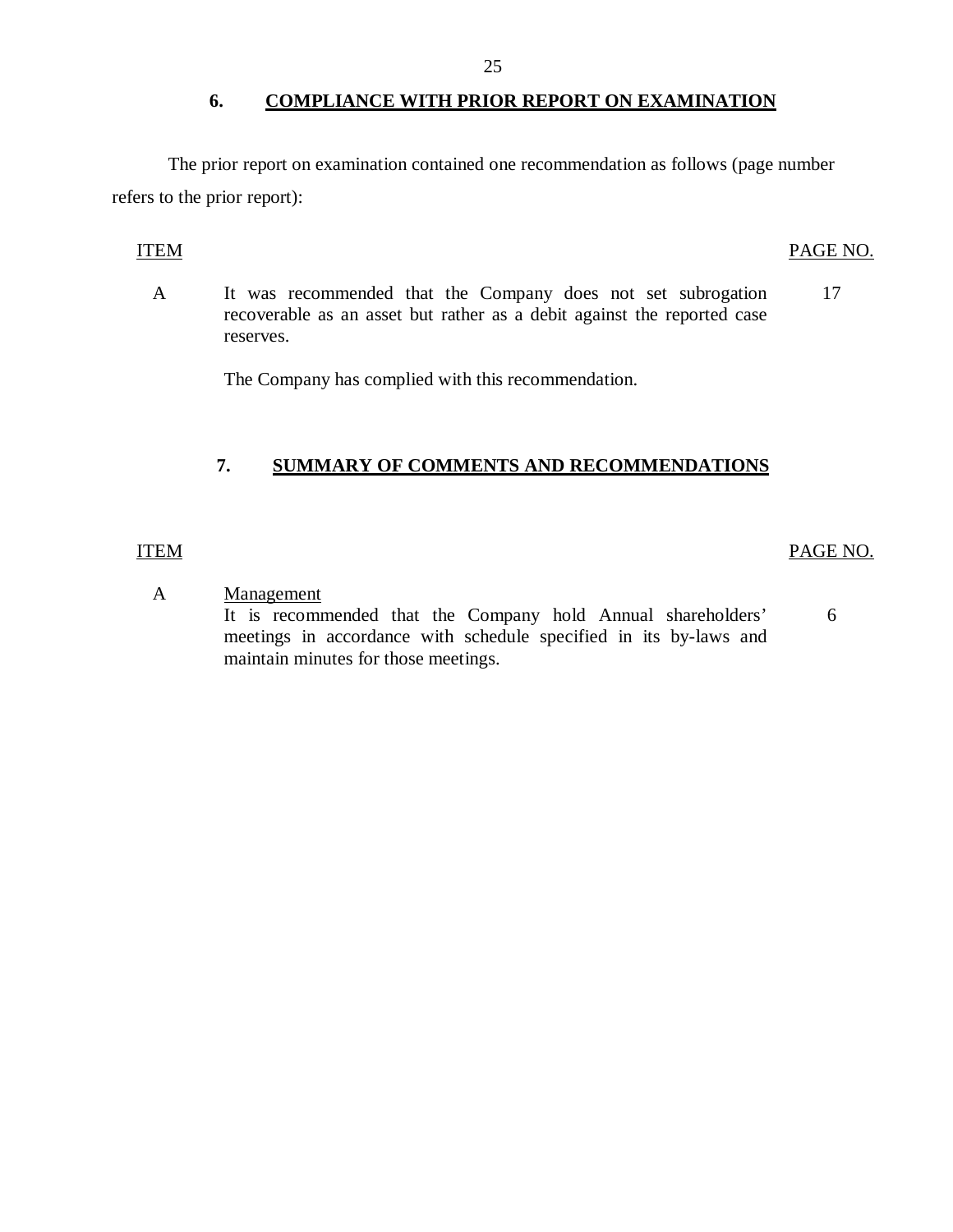Respectfully submitted,

 $\sqrt{s}$ /

Ian Martin Senior Insurance Examiner

### STATE OF NEW YORK ) )ss: COUNTY OF NEW YORK )

Ian Martin, being duly sworn, deposes and says that the foregoing report, subscribed by him is true to the best of his knowledge and belief.

 $\sqrt{s}$ /

Ian Martin

Subscribed and sworn to before me

this day of , 2013